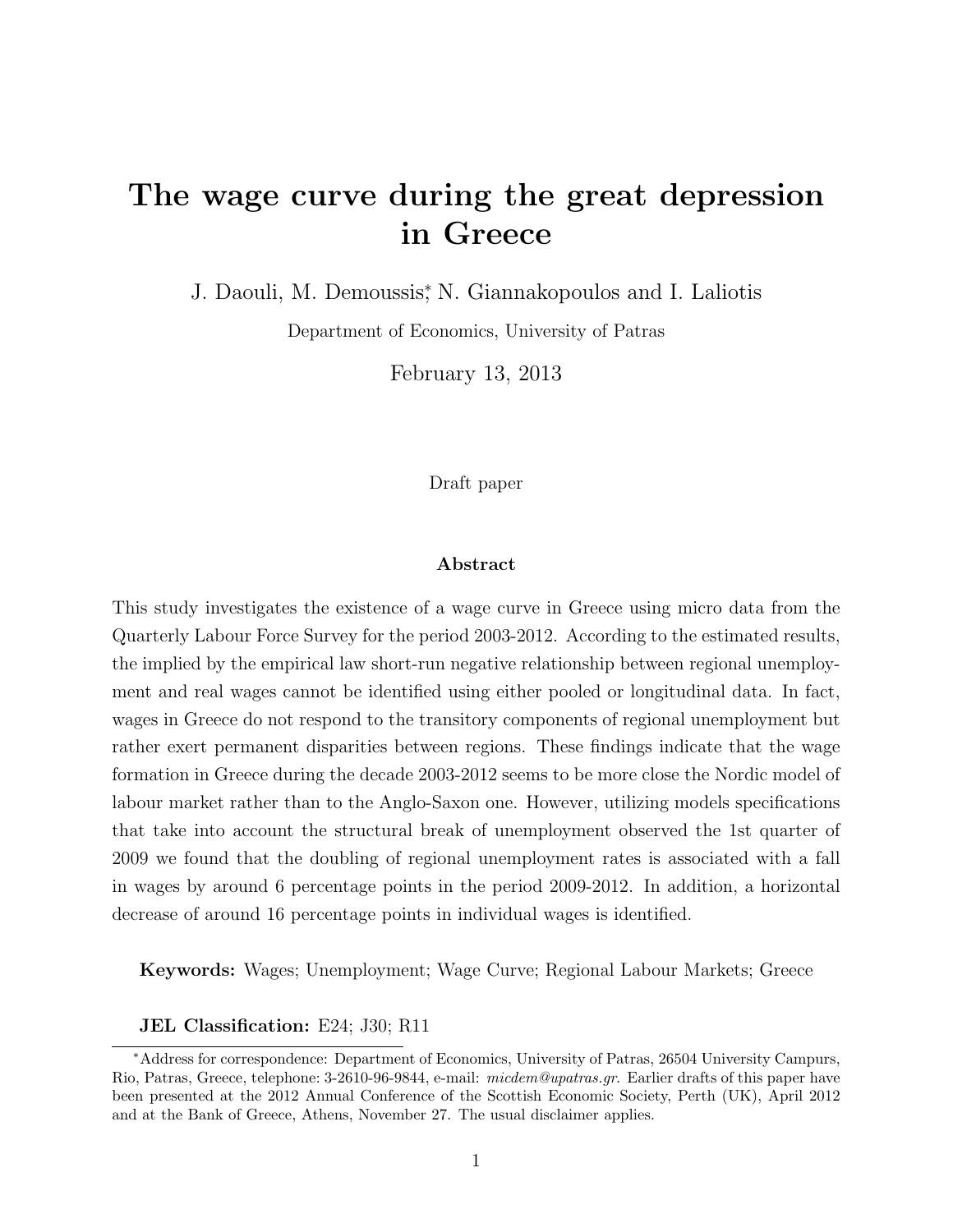# **1 Introduction**

Many empirical studies attempt to confirm the empirical law of the *"wage curve"*<sup>1</sup> but only a minority of them have failed to do so (Nijkamp and Poot, 2005). For example, according to the study of Albæk *et al.* (2000) the wage curve relationship does not exist in the Nordic labour markets once regional fixed effects are accounted for. The authors attributed this irresponsiveness of individual wages to regional unemployment to the institutional framework governing the underlying labour markets. Their results were consistent with a theoretical model where central bargaining agents determine a national wage increment and local bargaining agents add subsequent wage drifts.

The model of Albæk *et al.* (2000) implied that the elasticity of wages to regional unemployment is smaller, the more centralized is the level of collective bargaining. An empirical confirmation of this hypothesis was recently provided by Blien *et al.* (2011), who used longitudinal matched data for the German labour market to demonstrate that the elasticity of wages with respect to local unemployment increases as the level of collective bargaining becomes more decentralized. More specifically, the authors estimated that wages are quite responsive when negotiated at the firm level while a wage curve did not show up for the plants applying binding sectoral agreements.

Regarding evidence for the Greek labour market, the relevant literature is limited to a recent study presented by Livanos (2010). Although the wage curve framework is used to evaluate real wage flexibility, the author estimated unexpectedly high elasticities of nominal wages with respect to the regional unemployment rates. More specifically, using annual cross-sections from the Greek Labour Force Survey for the period 2000-2004, the author reported an estimated elasticity of *−*0*.*152 for the total economy and *−*0*.*193 for the private sector alone, both of them significantly greater from the empirical law proposed by Blanchflower and Oswald (1994). He concluded that, contrary to the conclusions reached by OECD

<sup>1</sup>According to Blanchflower and Oswald (1994), a negative relationship between individual wages and the current local unemployment rate exists. Using micro data for a large number of economies, they estimated that the magnitude of the regional unemployment elasticity of pay is approximately *−*0*.*100.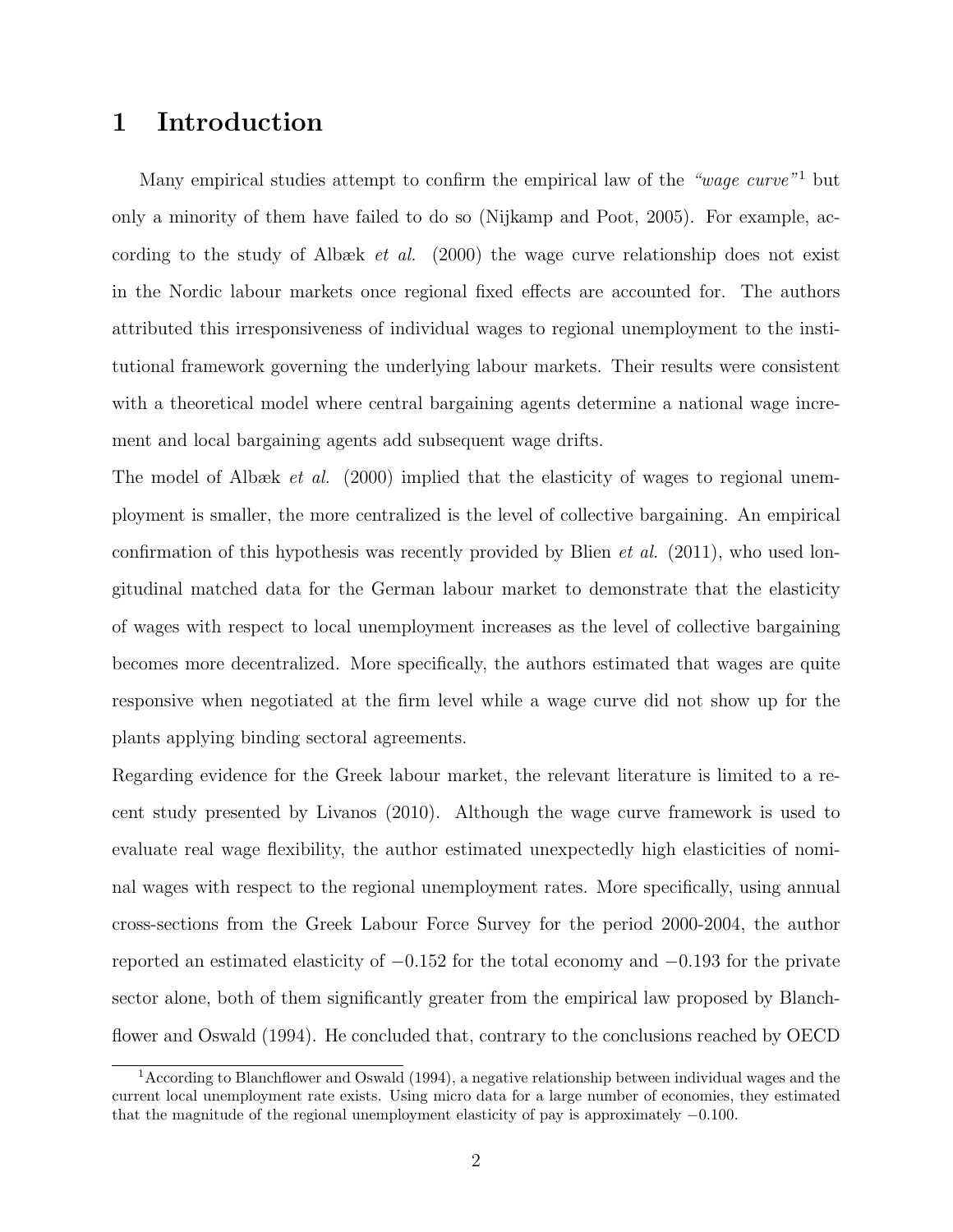studies, the highly regulated Greek labour market exhibits a high degree of (nominal) wage flexibility. Apart from OECD reports, Livanos' findings also contradict with more recent studies, which using micro data showed that Greece belongs to those EU countries which exhibit a high degree of nominal downward wage rigidity (e.g. Knoppik and Beissinger, 2009; Fabiani *et al.*, 2010)

However, the degree of wage flexibility is majorly determined by the institutional framework that governs the underlying labour market, therefore the wage curve literature should take the specifics of the labour relations system more explicitly into consideration (Ammermüeleller *et al.*, 2010). For example, the centralized wage determination process in the Nordic countries did not account for regional differences. Similarly, sectoral agreements in Germany do not account for firm or region specific-heterogeneity, therefore the absence of a wage curve may reflect institutional rigidities (Blien *et al.*, 2011). On the other hand, the great elasticity of the wage curve in the subsample of German firms applying firm-level contracts may be due to the fact that at this level of collective negotiations the prevailing regional market conditions exert a strong influence on the bargained outcomes.<sup>2</sup> In either case, the characteristics of the labour relations framework seem to provide a sufficient explanation for the slope of the wage curve: Whereas a wage curve relationship exists, its slope may be a function of the level at which collective negotiations take place, while the absence of a wage curve may be attributed to the fact that the institutional framework may restrict wage responsiveness to changing local labour market conditions.

The institutional framework of the Greek labour market bears some resemblance to those of the Nordic countries during the 90s. Before the structural reforms imposed by the Greek government during the ongoing debt crisis, the labour relations system was heavily centralized. Collective negotiations at the national level determined wage increments based on a

<sup>&</sup>lt;sup>2</sup>The authors also suggest that estimating wage curves by the level of bargaining regime, provides an useful tool for choosing between competing theories of the wage curve, i.e. efficiency wages or bargaining theory-based explanations.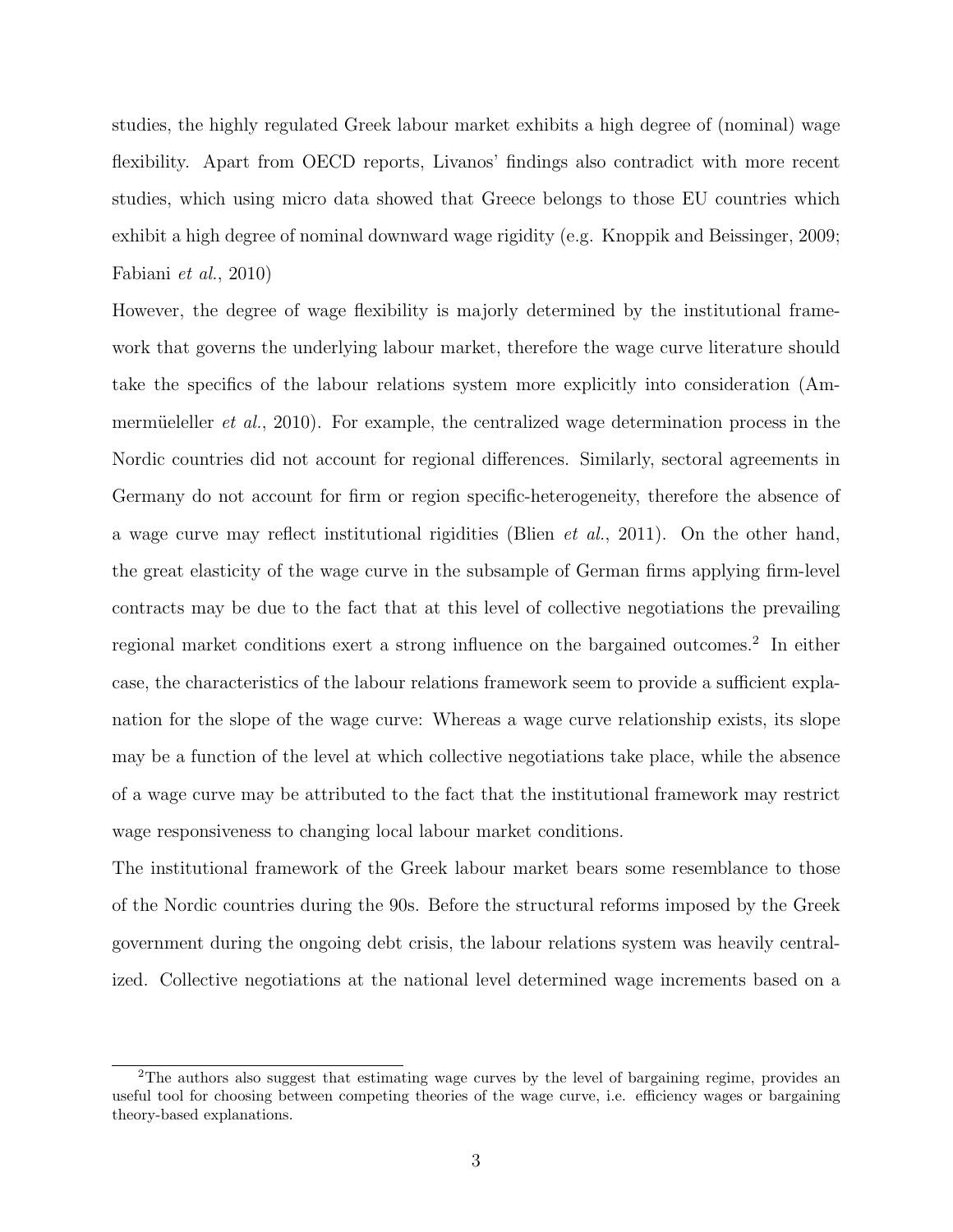national consumer price index.<sup>3</sup> These negotiations were taking place periodically, usually every two years, and were establishing the minimum wage for all wage earners in the Greek economy. Next, negotiations at sectoral and occupational levels occurred which were automatically extended to cover all the corresponding groups of workers. Collective negotiations at these levels could only improve the outcome attained at the national level, while they did not take into consideration the prevailing environment of regional or local labour markets. A more decentralized type of collective negotiations, at the firm level, was also not allowed to worsen outcomes determined at broader levels of bargaining.<sup>4</sup> Evidently, such a structure of the labour relations system could not promote downward wage flexibility with respect to the regional market conditions, since agreements at more decentralized levels could only improve the more centralized ones.

Since 2010, however, successive legislation was introduced in order to accommodate an unlimited decentralization of the wage bargaining process. The need of such a structural reform was deemed necessary giving the rising unemployment rate. Under the provisions of the new Labour Law, any firm, regardless of the number of its workers, can sign a firm-level collective agreement. Moreover, these agreements are no longer bound upon sectoral and occupational agreements, therefore they may establish wages lower than the ones attained at broader levels of collective bargaining, however, not falling below the minimum wage floor established by the national-wide agreement.<sup>5</sup> The new structure of the collective bargaining process eliminates several institutional restrictions imposed by the previous one and provides firms with more room to manoeuvre when current local market conditions become unfavourable. Therefore, one may expect that under the new framework a wage curve relation is more likely to show up in the Greek labour market.

<sup>3</sup>Regarding the negotiations for the signing of the 2010-2012 national collective agreement, the social partners agreed that minimum wage increments would be based on the Eurozone's harmonized consumer price index instead of the national one.

<sup>4</sup>Under the provisions of the old Labour Law, a firm-level collective agreement could be signed only in companies with more than fifty employees.

<sup>&</sup>lt;sup>5</sup>A compact review on the specifics of the Greek labour relations system before and after the structural reforms imposed by the so-called *Troika* (i.e. the European Commission, the ECB and the IMF) is provided by Voskeritsian & Kornelakis (2011).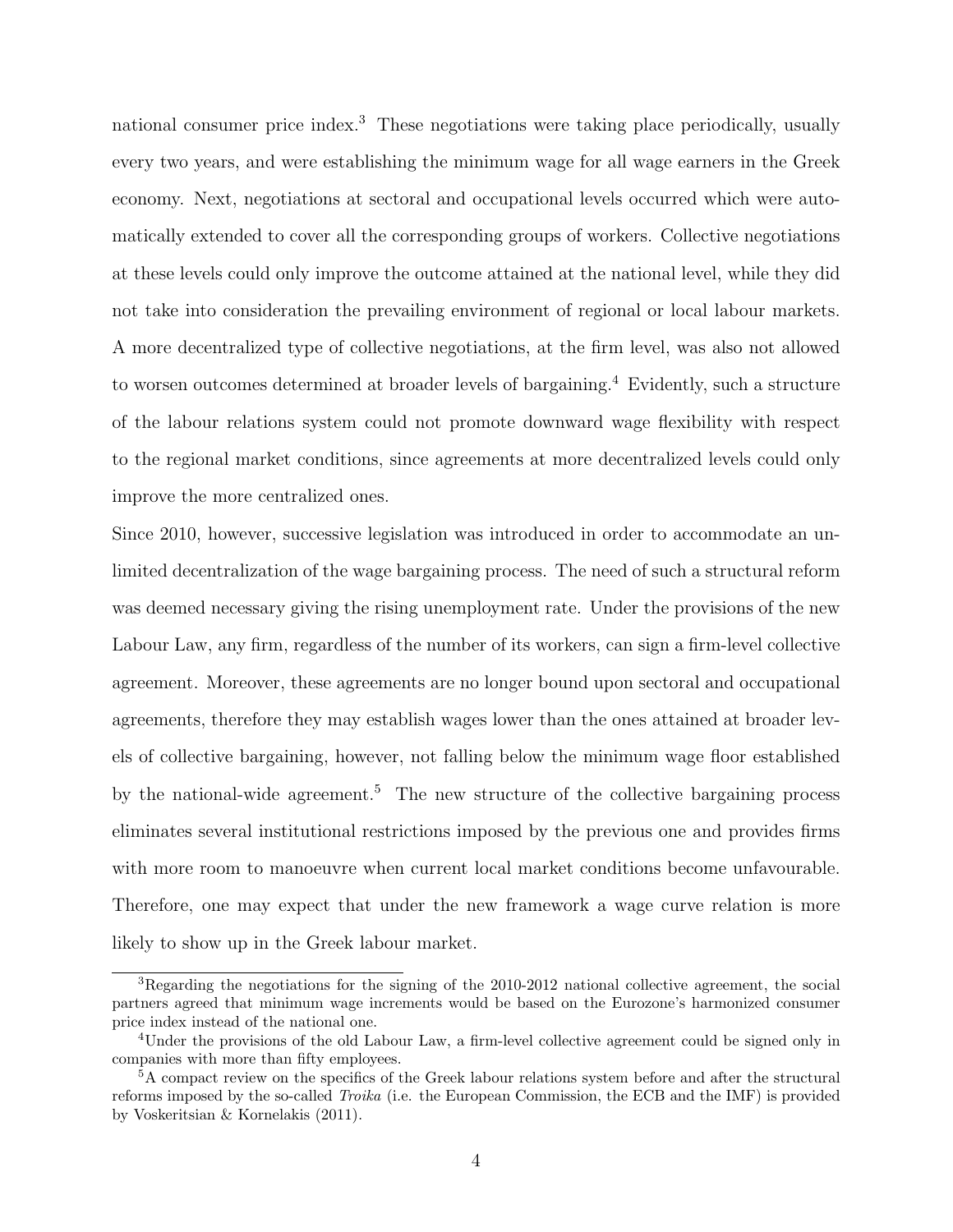The main purpose of our study is to estimate the elasticity of individual wages with respect to current regional unemployment in the Greek labour market, making use of the full empirical specification proposed by Blanchflower & Oswald (1994). Therefore, we estimate wage curves for the periods 2003-2008 & 2009-2012 using pooled cross-sections and longitudinal data where available. Moreover, we make use of matched employer-employee data in order to test the validity of the wage curve relationship with respect to the collective bargaining regime covering each worker. Additionally, we estimate wage curves at the levels of the firm and the region for a more thorough investigation of the linkage between pay and current regional unemployment. Regardless of the dataset, the time period, the bargaining regime and the level of the analysis, our results do not support the existence of downward wage flexibility in the highly regulated Greek labour market.

The remainder of this paper is organized as follows. The next section presents basic stylized facts regarding unemployment rates at the national and regional level. Then, Section 3 presents the utilized databases while Section 4 discuss in details the adopted empirical strategy and the utilized econometric methods and techniques. Section 5 presents the estimation results and Section 5 concludes.

# **2 Unemployment in Greece: 2001-2012**

This section presents a brief discussion on the evolution of some key macroeconomic trends in Greece during the last decade. Figure 1 displays the gross domestic product and the total unemployment growth rates from the first quarter of 2001 until the second quarter of 2012. According to this graphical depiction, it seems that two distinct periods are formed. More specifically, in the first period (2001q1-2008q4), the growth rate of the Greek economy is positive while the growth rate of the total unemployment is mainly below zero and exerts a rather negative trend. However, the macroeconomic environment has been dramatically altered into a more volatile one during the second period (2009q1-2012q2) of our graph.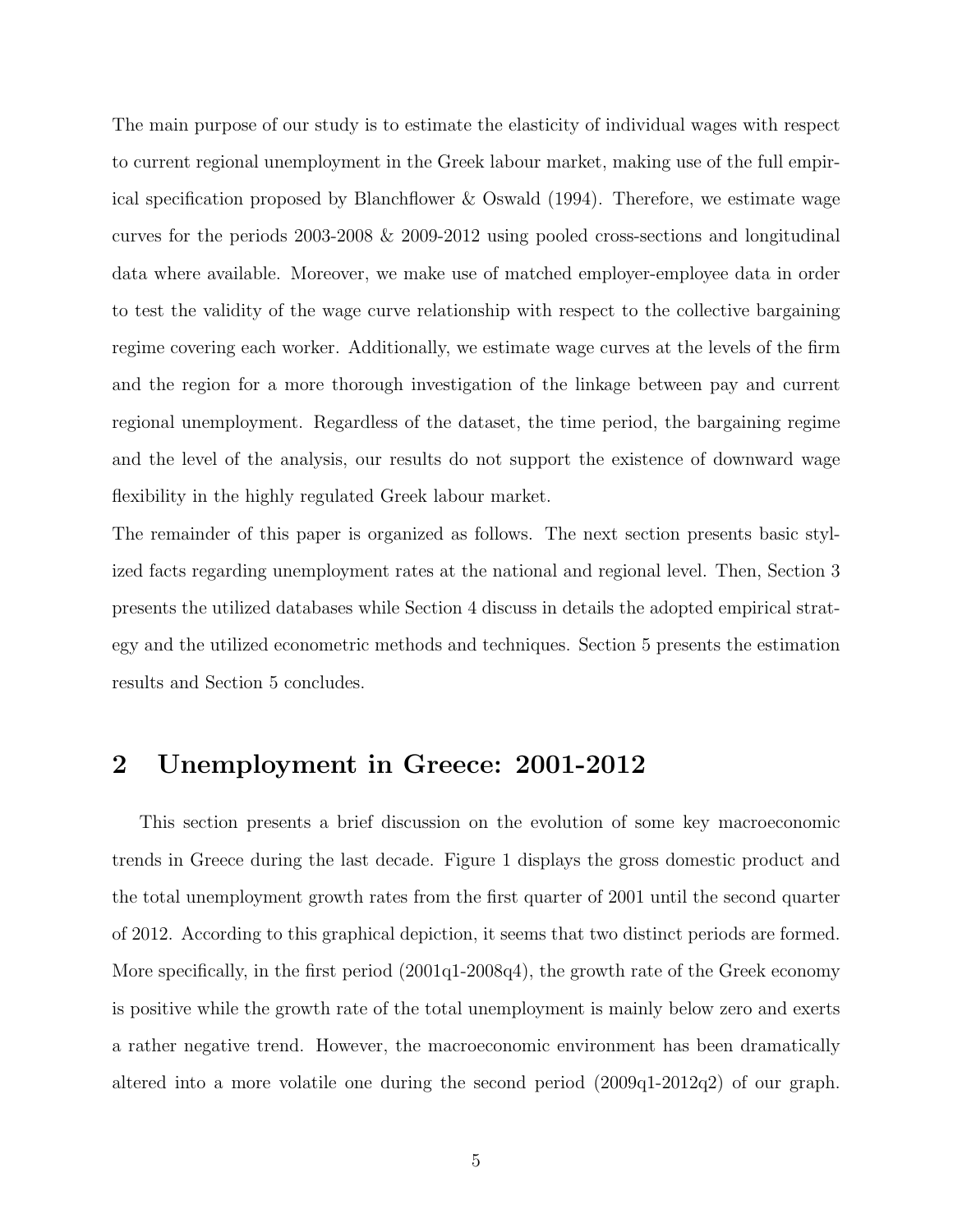The growth rate of the GDP is persistently negative while the growth rate of the national unemployment rate has jumped to positive values with a strongly positive trend. Therefore, we want to investigate the extent at which the Greek labour market operates according to a wage curve scheme, and whether this functioning is differentiated between the two distinct periods outlined above.

[Figure 1 about here]

### **2.1 Regional unemployment**

Since our main purpose is to estimate the sensitivity of local wages to current regional unemployment, we proceed by examining the unemployment rates to the more disaggregated level of the thirteen administrative regions according to the NUTS-II classification. Table 1 presents some summary statistics of the regional unemployment rates for the periods 2001q1-2008q4 and 2009q1-2012q2. More specifically, we have decomposed the total unemployment rate of each region in both periods into a permanent and a transitory component. The permanent component refers to the average unemployment of each region in each time period, while the transitory component refers to the deviations of the regional unemployment rates from their period average. Since the wage curve describes a short-run (or contemporaneous) relationship between individual wage levels and current regional unemployment, such a decomposition can be quite insightful. At first, Table 1 informs us about the existence of permanent unemployment differentials across regions in both periods. These permanent differences can be attributed to either exogenous or endogenous factors (Elhorst, 2003). Moreover, the levels of the permanent components of regional unemployment rates are significantly increased in the second period, where the total unemployment rate has risen to 14.6 per cent from 9.6 per cent in the first period. Regarding the short-run deviations of regional unemployment rates from their period averages, we see that in the first period their median is around zero and they are distributed quite normally. In the second period, however, their median is systematically deviating from zero while the shape of their distribu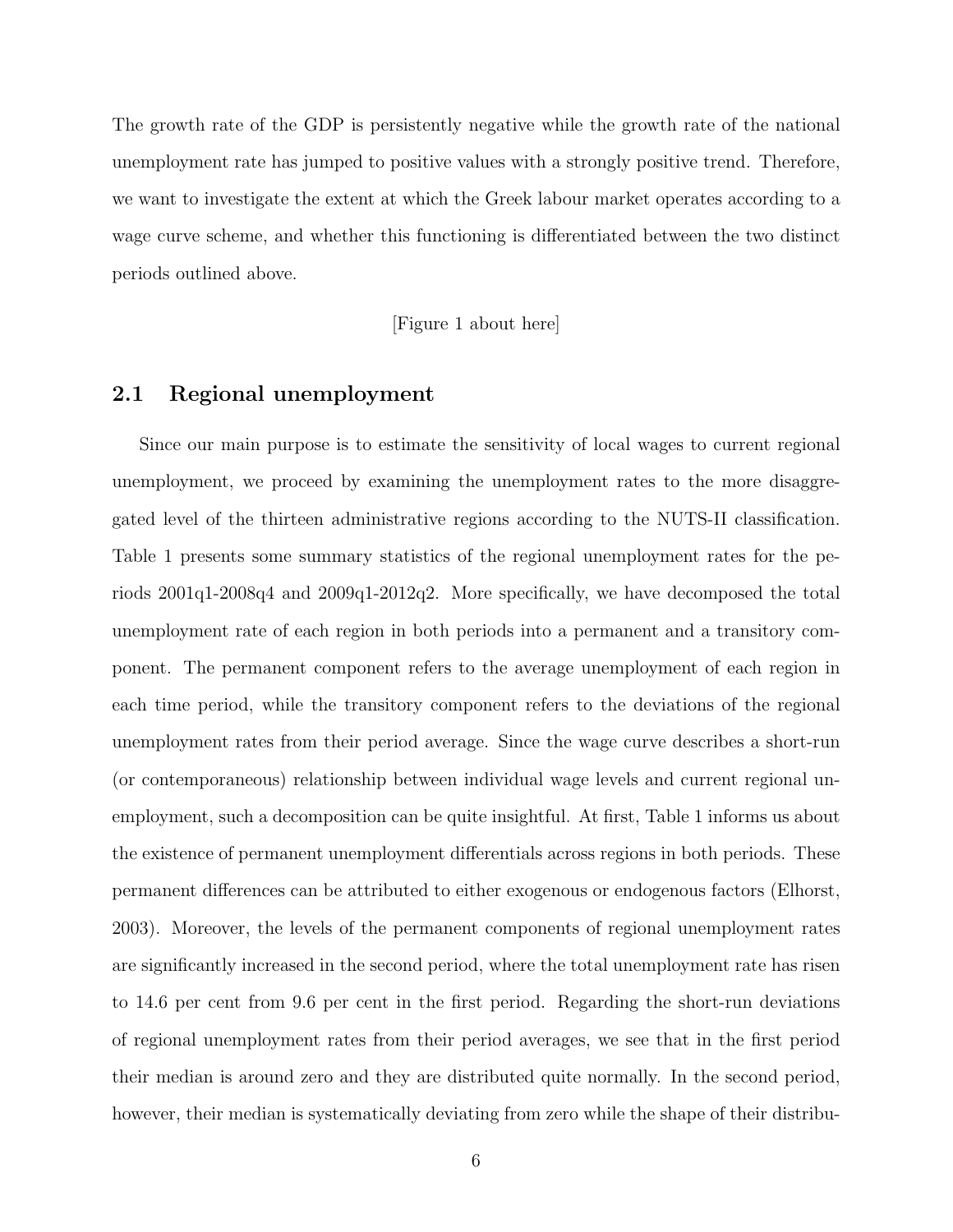tion is skewed to the left (Figure 2). Therefore, in the case where a wage curve relationship exists in the Greek labour market, its magnitude should not be homogeneous between the two aforementioned periods, since the transitory component of regional unemployment has shifted into a more volatile pattern after 2009.

[Table 1 about here]

[Figure 2 about here]

# **3 Data**

## **3.1 Labour Force Survey**

A primary source of data we utilize in this paper is the Quarterly Labour Force Survey (QLFS henceforth) for Greece, for the periods 2003q1-2008q4 and 2009q1-2012q2. The QLFS, provided by the Hellenic Statistical Authority (EL.STAT henceforth), refers to individuals above the age of fifteen. For each quarter, it surveys around 68,000 individuals and 13,000 salary workers. It contains detailed information on plenty individual characteristics such as gender, age, years of education, marital status, nationality, employer type (public or private sector), employer size (according to the number of employees), occupation, industry, region, hours of work and monthly earnings. More specifically, the QLFS pay measure is recorded into eight income bands for the period 2003q1-2008q4 and into ten income bands for the period 2009q1-2012q2. Therefore, whenever monthly earnings are used as the dependent variable, they refer to the midpoint of each income band. To calculate hourly pay, we divided each midpoint by the usual monthly hours of work (i.e. usual weekly hours of work times 4.2 weeks per month). The most disaggregated level at which regional information is provided is the NUTS-II level. Therefore we can identify thirteen distinct administrative regions and for each one of them we were able to calculate the current regional unemployment rate.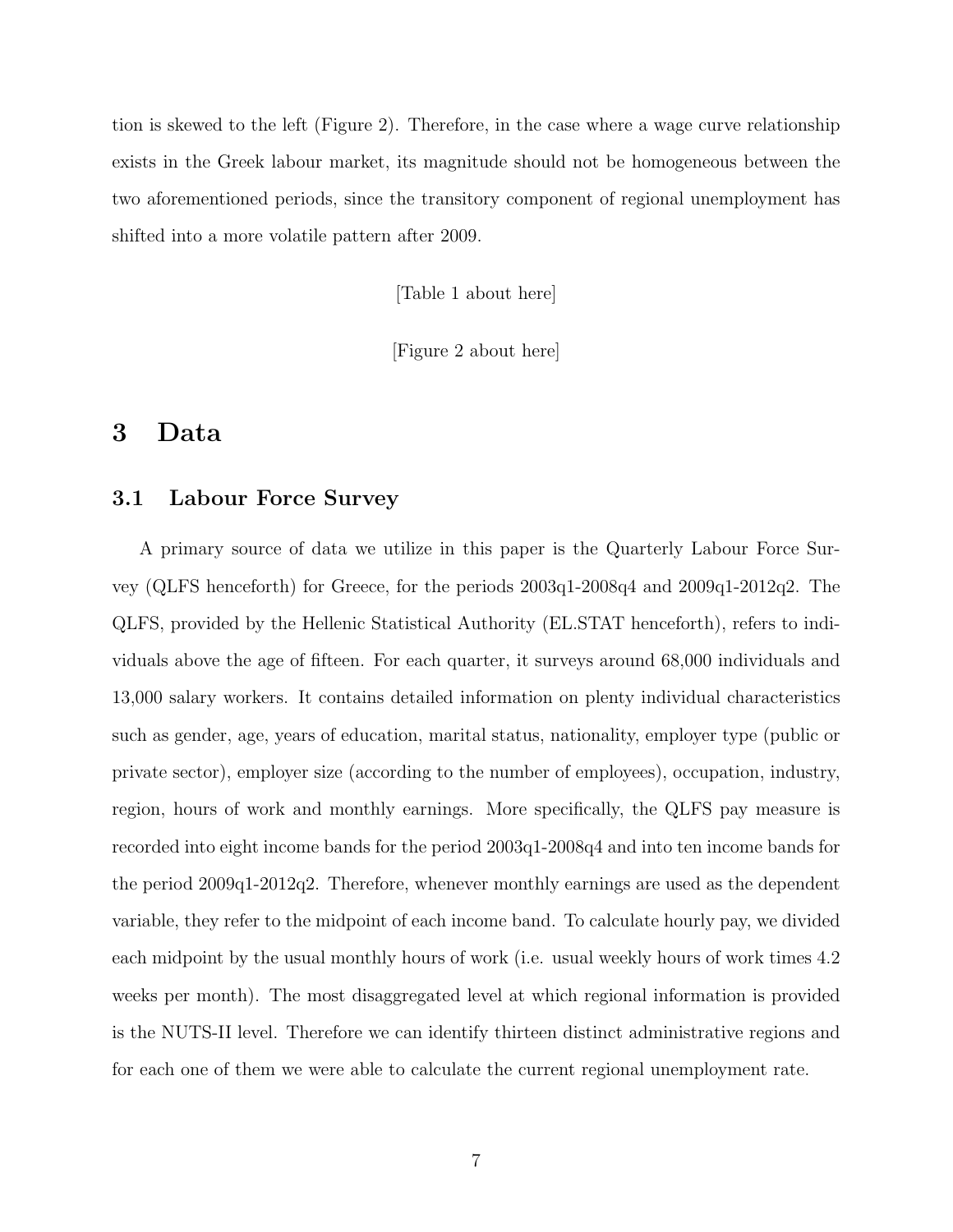## **3.2 Structure of Earnings Survey**

The second source of data stems from the Greek Structure of Earning Survey (SES henceforth) for the years 2002 and 2006. These are cross-sectional matched employer-employee datasets also provided by the EL.STAT. They contain information about individuals working at firms with at least 10 employees and their employers while they cover the sectors C-K of the NACE Rev. 1.1 nomenclature (i.e. mining and quarrying, manufacturing and services). The 2002 dataset surveys 48,685 individuals working in 2,896 firms while the 2006 sample surveys 47,873 individuals working in 3,086 firms. The SES data contain rich information on a number of individual characteristics such as age, gender, tenure with the current employer, level of educational attainment, earnings (both annually and monthly, regarding the month at which the surveys were conducted, i.e. October) and hours of work, also at annual and monthly level. These data are matched with information about the employer for which each individual is working for, such as firm size according to the number of employees, industry affiliation, region of operation, ownership type and collective bargaining regime. With respect to the latter employer-specific characteristic, we are able to distinguish which level of bargaining regime covers the workforce of each firm, i.e. national, sectoral or firm. Therefore, we are able to test the wage curve relationship taking institutional variation explicitly into account. Regional information is also provided at the NUTS-II level, so we merged the SES data with the corresponding current regional unemployment rates calculated using the QLFS data. To the best of our knowledge this is the first study to employ matched employer-employee data to test the wage curve relationship in the Greek labour market.

# **4 Estimation Strategy**

In order to estimate wage curves for the Greek labour market, we adopt the empirical framework proposed by Blanchflower and Oswald (1994). More specifically, we estimate Mincerian earnings generating functions, augmented with the logarithm of the current regional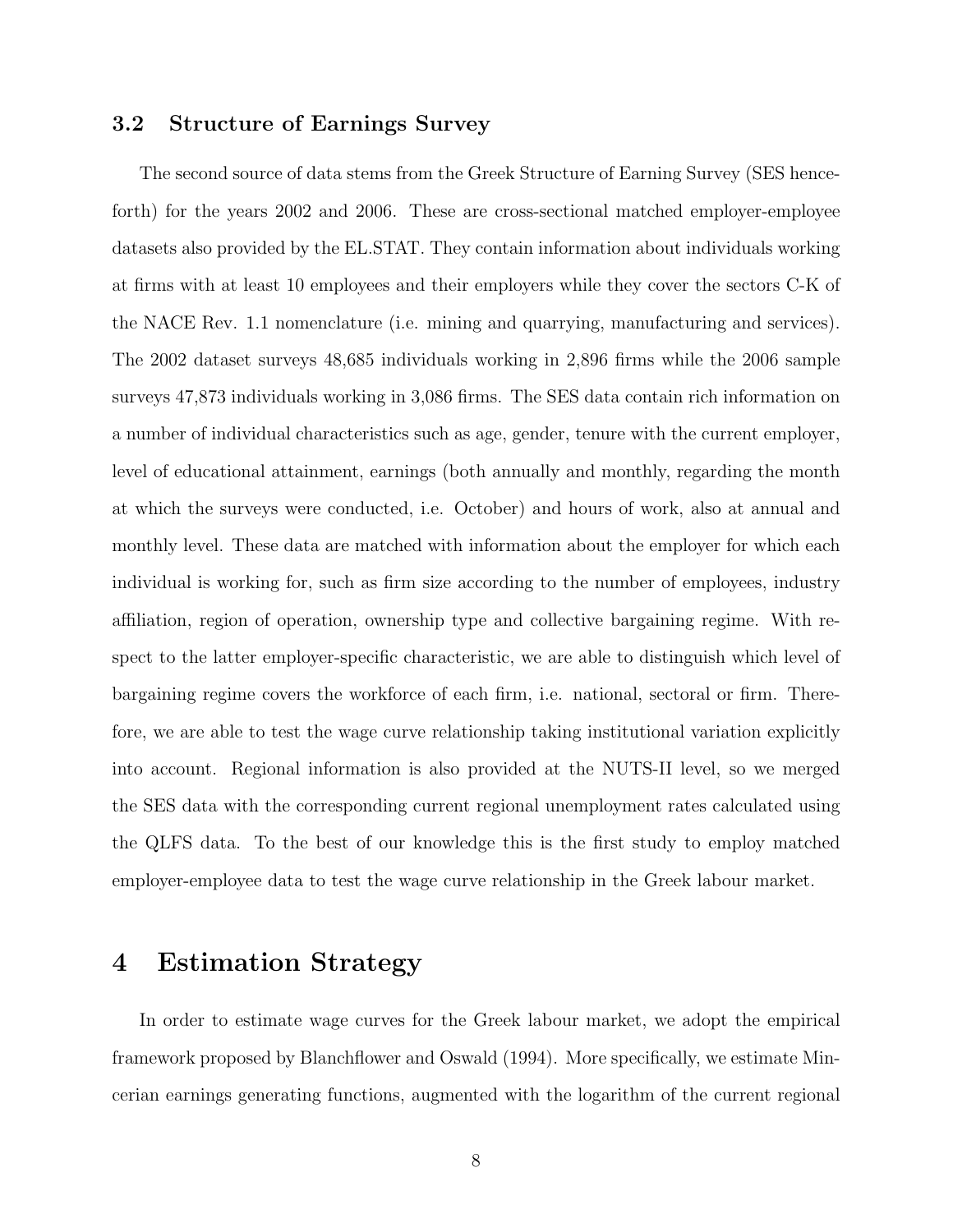unemployment. We report results using various earnings definitions, i.e. annual income, monthly income and hourly wages (in nominal and real terms where possible). However, since there might be a measurement error when using income instead of hourly wage, we rely better on the specifications using hourly wages as the dependent variable. <sup>6</sup>

Another aspect of the estimation procedure is concerned with the inclusion of time and regional dummies in the model specification. Since most studies in the wage curve literature use datasets which expand to more than one years, the inclusion of time dummies is deemed necessary in order to capture the adjustment of wages to inflation, i.e. the nominal wage flexibility (Heinz and Rusinova, 2011). Since, like in many EU countries, minimum wages in Greece are adjusted for inflation (Du Caju *et al.*, 2008), the inclusion of time fixed effects in our models is justified. Regarding the paper for Greece, Livanos (2010) reported estimates without controlling for time fixed effects, although he used repeated cross-sections for the period 2000-2004.

The major argument behind the exclusion of regional dummies rests on the assumption that wages respond to the "transitory" and "permanent" components of local unemployment with the same elasticity (Card, 1995). However, whereas there are significant permanent regional characteristics that are related with both unemployment and wages, then it is very crucial to control explicitly for region-specific fixed effects and estimate the wage curve elasticity (if any) using deviations of wages and regional unemployment from their average values. In this paper we investigate whether the wage curve exists in the Greek labour market which exhibits a high degree of "permanence" in the geographic patterns unemployment. Since the wage curve relationship represents a transitory relationship between wages and regional unemployment, its pure magnitude is properly estimated once permanent regional effects are removed from wages (Albæk *et al.*, 2000).

<sup>6</sup>Blanchflower and Oswald (1994) reported elasticities for the US labour market using annual income as their dependent variable. This troubling feature was pointed out by Card (1995) who mentioned that the elasticity of annual income with respect to regional unemployment is the sum of the elasticities of hourly wages and annually working hours with respect to regional unemployment. In our estimation, we correct for the corresponding hours of work when the dependent variable is other than the hourly wage rate, in order to identify the pure effect of current regional unemployment on individual pay.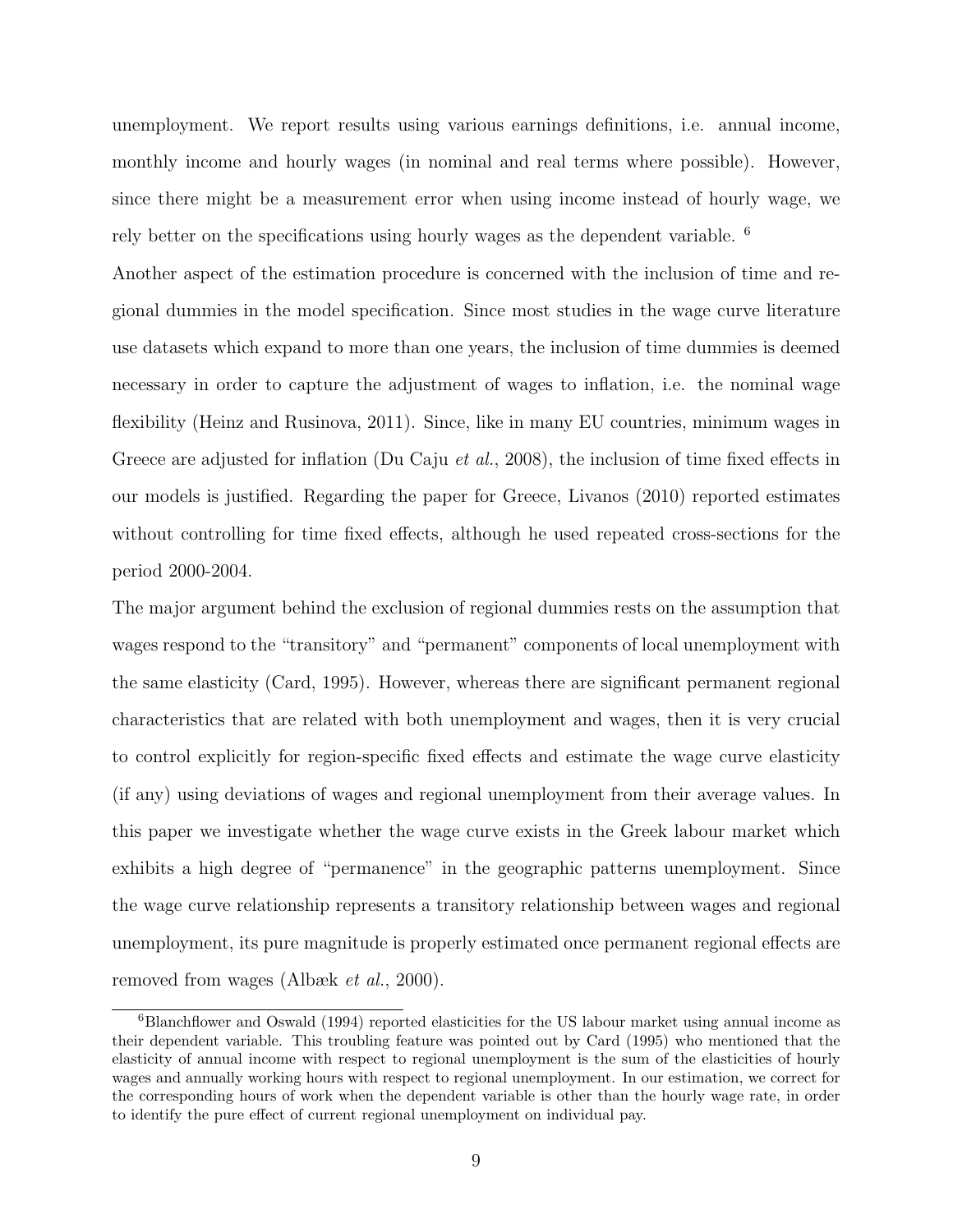Since the wage curve is estimating by augmenting typical Mincerian earnings generating functions with a structural factor as the regional unemployment rate, it is important to take into consideration that region-specific characteristics may exert a similar influence on individuals working in the same regional labour market. As Card (1995) points out, the error components may be positively correlated across individuals from the same region, therefore, estimation methods which do not correct for a regional-level error component, inflate significantly the precision of the estimated wage curve elasticity. This is another drawback of the estimates reported in Livanos' (2010) study, where the author corrected the standard errors for clustering only at the year level. In order to produce more accurate estimates, we follow the suggestion made by Card (1995) and apply the Moulton (1990) correction, in order to estimate standard errors that are properly clustered (at the regional or at the firm level where possible) and hence to control for common components of variance.

#### **4.1 Individual-level regressions**

#### **4.1.1 Pooled Samples**

The empirical framework originally introduced by Blanchflower and Oswald (1994) and served as a benchmark model for every subsequent study, is one of the following form:

$$
ln w_{irt} = \alpha + \beta ln U_{rt} + \gamma X_{irt} + \delta_r + \tau_t + \varepsilon_{irt}
$$
\n<sup>(1)</sup>

where  $w_{irt}$  is the remuneration for individual *i* in region *r* in period *t*,  $U_{rt}$  is the current unemployment rate of the region where the *i*-th individual is observed,  $X_{irt}$  is a vector of observed characteristics typically used in the empirical wages literature (at the individual and at the firm level),  $\delta_r$  is a set of regional dummy variables,  $\tau_t$  is a set of time dummies and  $\varepsilon_{irt}$  is a disturbance term. The estimated coefficient of the logged regional unemployment,  $β$ , after controlling for a series of other characteristics, is an estimate of the wage curve magnitude, i.e. it measures the short-run responsiveness of wages to local market shocks.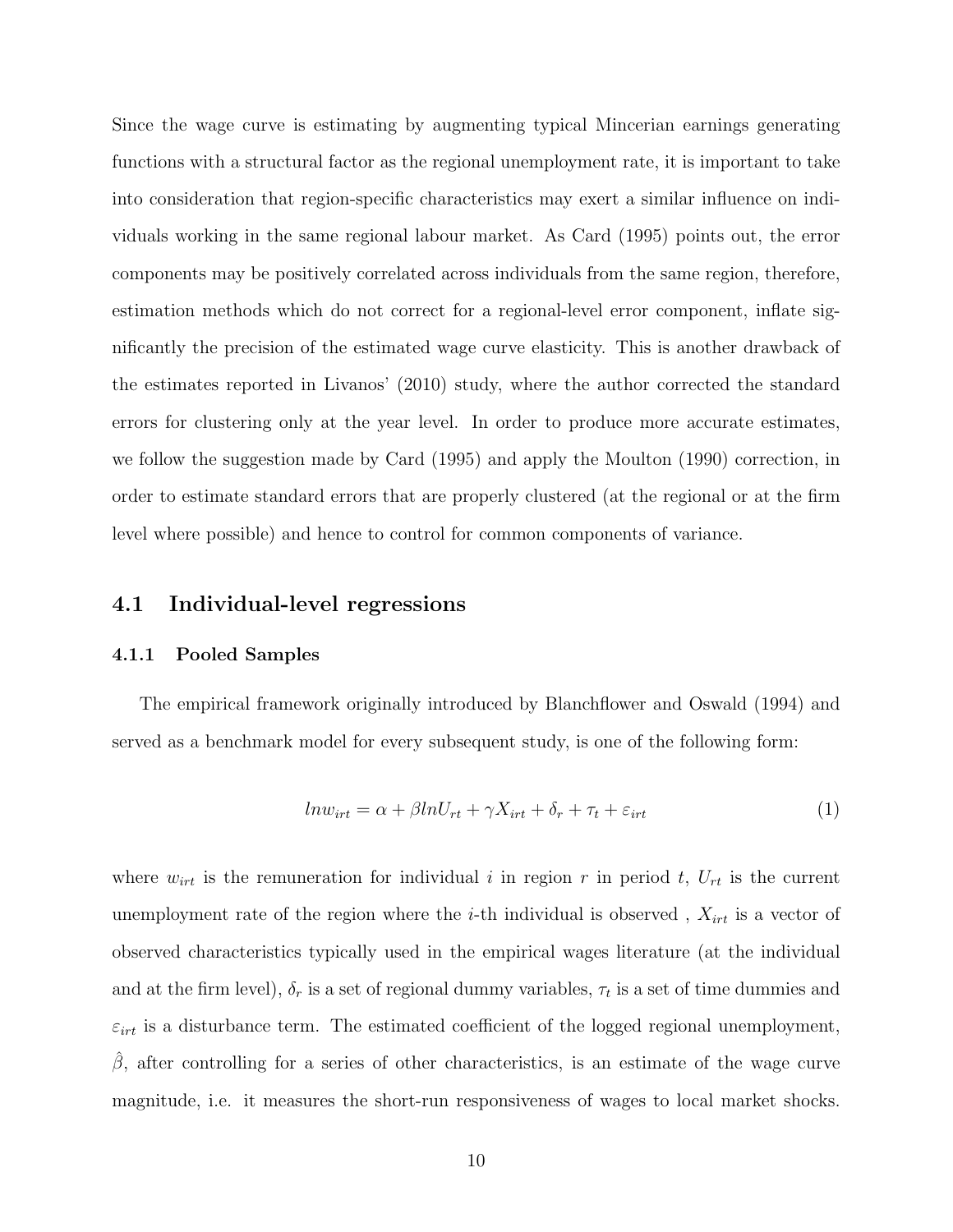The empirical law of Blanchflower and Oswald (1994) advocates that this coefficient is *−*0*.*1 and since both the wage and the current regional unemployment variables enter into the regression in a logarithmic form, it can be read off as an elasticity: a doubling in the regional unemployment rate will be accompanied by a drop of around 10 percent in the level of wages in that region, *ceteris paribus*.

#### **4.1.2 Longitudinal sample**

Equations like (1) are typically estimated via pooled cross-sections of individual-level data. However, the use of panel data instead, makes it possible to control for unobserved heterogeneity of individuals who are observed at different time periods, or different points of the business cycle (Card, 1995). Moreover, the use of panel data instead of repeated cross-sections provides with significantly less inflated elasticities or real wages with respect to unemployment (Solon *et al.*, 1994). Therefore, whereas allowed by the data, we estimate individual-level models of the form:

$$
ln w_{irt} = \alpha + \beta ln U_{rt} + \gamma X_{irt} + \delta_r + \psi_i + \varepsilon_{irt}
$$
\n<sup>(2)</sup>

where  $\psi_i$  captures unobserved heterogeneity of the *i*-th individual, while all the other terms remain as specified for equation (1). Moreover, the use of panel data allow us to investigate the dynamic aspects of the wage curve relationship as many studies in the relevant literature do (e.g. Albæk *et al.*, 2000; Baltagi *et al.*, 2007; Bell *et al.*, 2002). The original framework suggested by Blanchflower and Oswald (1994) is a static vehicle of examining wage flexibility. The relationship they propose is between unemployment and wage levels, not wage growth, i.e. a Phillips curve. However, individual remuneration may have an autoregressive nature. For example, Albæk *et al.* (2000), state that if regional unemployment is a sufficient proxy of the prevailing economic conditions and if wages are not influenced by other factors, then individual pay may exhibit a high degree of regional persistence. This means that the current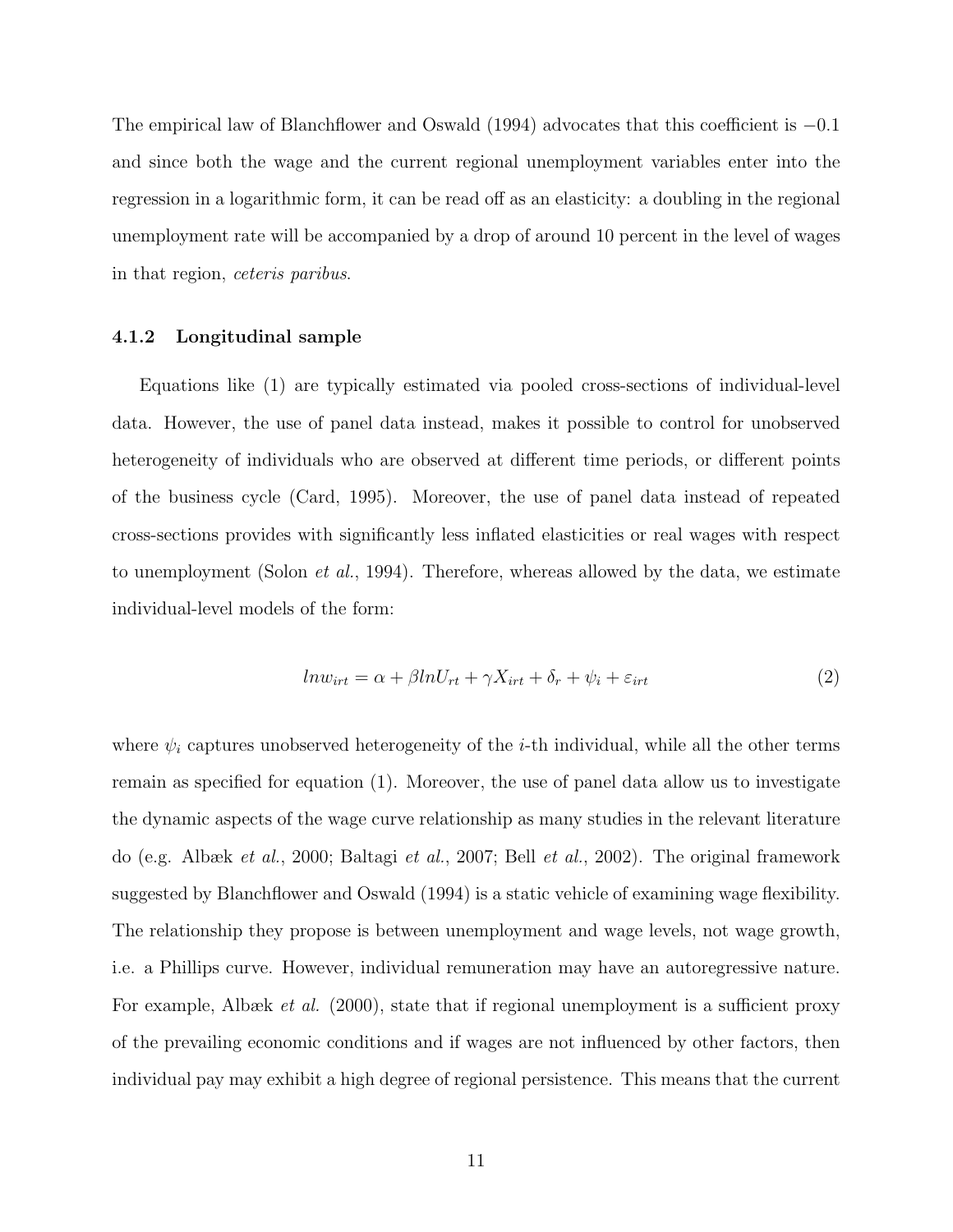pay of the *i*-th individual in the *r*-th region may be significantly determined by his pay in the previous period. A simple way to explore such a scenario is to include the lagged value of the dependent variable in the set of regressors in equation (2). The magnitude of the estimated coefficient of the lagged pay variable will help us to evaluate both the degree of persistence of wages in the Greek labour market as well as the two competing theories of wage flexibility, i.e. the wage curve versus the Phillips curve.

### **4.2 Regional-level regressions**

Our empirical strategy proceeds by examining the negative linkage between pay and current regional unemployment at a more aggregate level. Albæk *et al.* (2000) argued that wage rigidity at the regional level may well coexist with aggregate wage flexibility given the specifics of the wage bargaining system. For example, according to the institutional framework of the Nordic labour markets, horizontal wage increments are determined by central bargaining agents, targeting on a specific national unemployment rate. In Greece, however, national wage increments seemed to follow a time-dependent adjustment procedure, occurring when social partners agreed on inflation-based wage increases, ignoring the national or region-specific unemployment rates. The authors, although failed to estimate a typical wage curve relationship for the Nordic countries, they did find some evidence of aggregate wage flexibility in some of them (i.e. Finland, Norway and Sweden). In order to examine such a relationship for the Greek labour market as well, we calculated mean values of our variables based on region-year-quarter cells, thus constructing a region-level panel where we can explore both a static and a dynamic linkage between pay and current regional unemployment. Moreover, in order to avoid problems with confounding variables, we use as a wage variable the mean residual from cell-based OLS low wage regressions in the fashion of equation (1). Hence, we estimate fixed effects models of the form

$$
\overline{y_{rt}} = \alpha + \beta \overline{X_{rt}} + \nu_r + \varepsilon_r \tag{3}
$$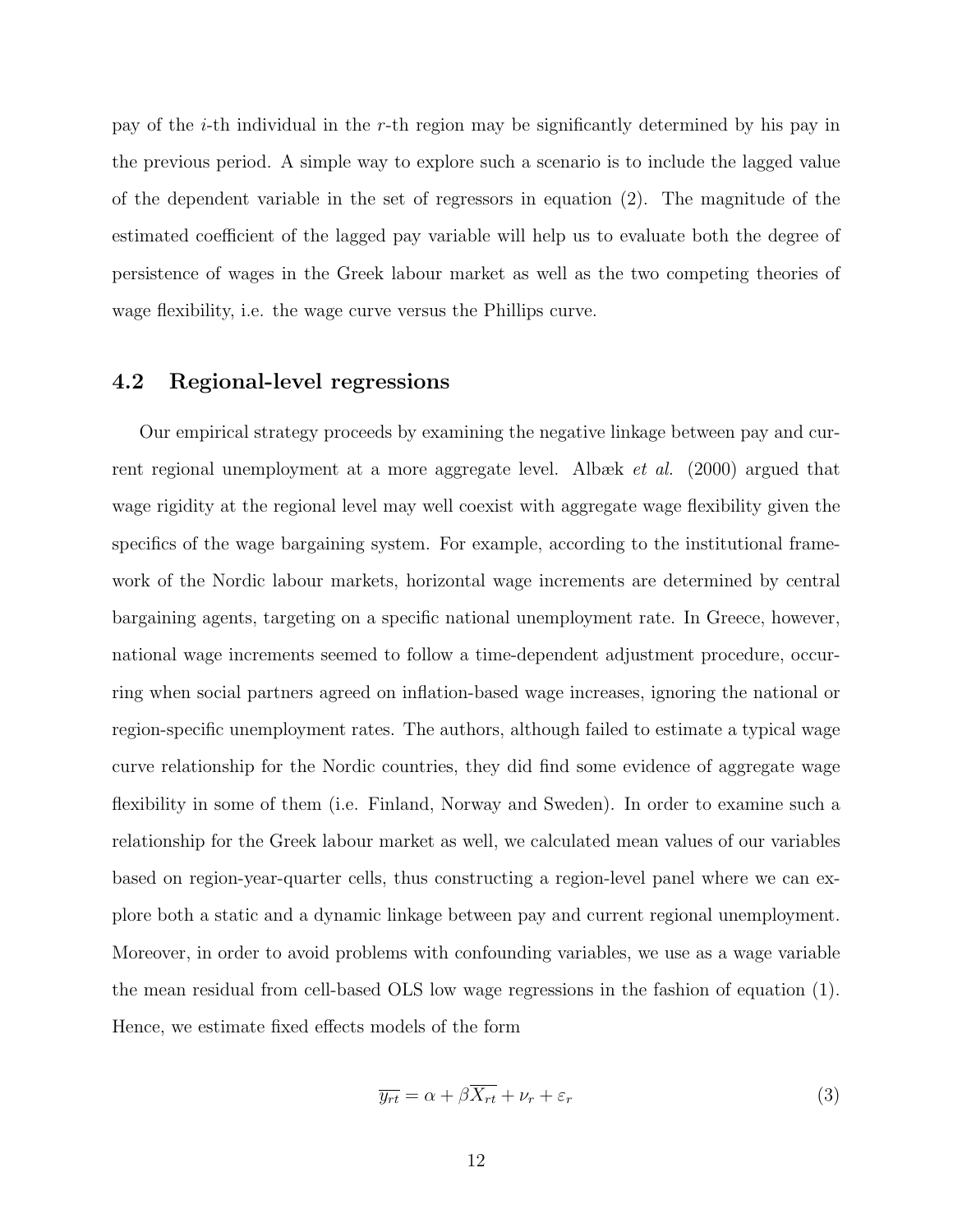where  $\overline{y_{rt}}$  is the mean wage residual estimate from individual-level regressions and  $X_{rt}$  is a vector containing the current unemployment rate of region *r* as well as a lagged value of the dependent variable in order to examine any dynamic aspects of regional wage formation.

### **4.3 Firm-level regressions**

Lastly, we analyse the linkage between pay and current regional unemployment by running regressions at the firm level. Traditionally, the wage curve relationship is investigated via worker-level data, however, some studies provide also some evidence at the firm level (e.g. Blanchflower and Machin, 1996; Bellmann and Blien, 2001). For example, Bellmann and Blien (2001) argued that the theoretical explanations of the wage curve resting on bargaining theories and efficiency wage considerations can also be evaluated with firm-level data. Therefore, for this level of analysis, we estimate models like the one bellow:

$$
ln \overline{w_{jrt}} = \alpha + \beta ln U_{rt} + \gamma \overline{X_{jrt}} + \delta_r + \tau_t + \varepsilon_{jrt}
$$
\n<sup>(4)</sup>

where  $\overline{w_{jrt}}$  is the mean remuneration of all individuals working in the *j*-th firm, located in the *r*-th region at time *t*,  $U_{rt}$  is the contemporaneous regional unemployment rate,  $X_{jrt}$ is a vector containing characteristics firm-level regressors (average co-worker and employerspecific characteristics),  $\delta_r$  and  $\tau_t$  are region and time fixed effects respectively and  $\varepsilon_{jrt}$  is a firm-specific disturbance term.

# **5 Estimation results**

### **5.1 Individual-level regressions**

In this section we discuss the results obtained while searching for a Greek wage curve. Panel A of Table 2 presents the results after estimating equation (1) for the period before the crisis, i.e. 2003q1-2008q4. We run OLS regressions using monthly salaries and hourly wage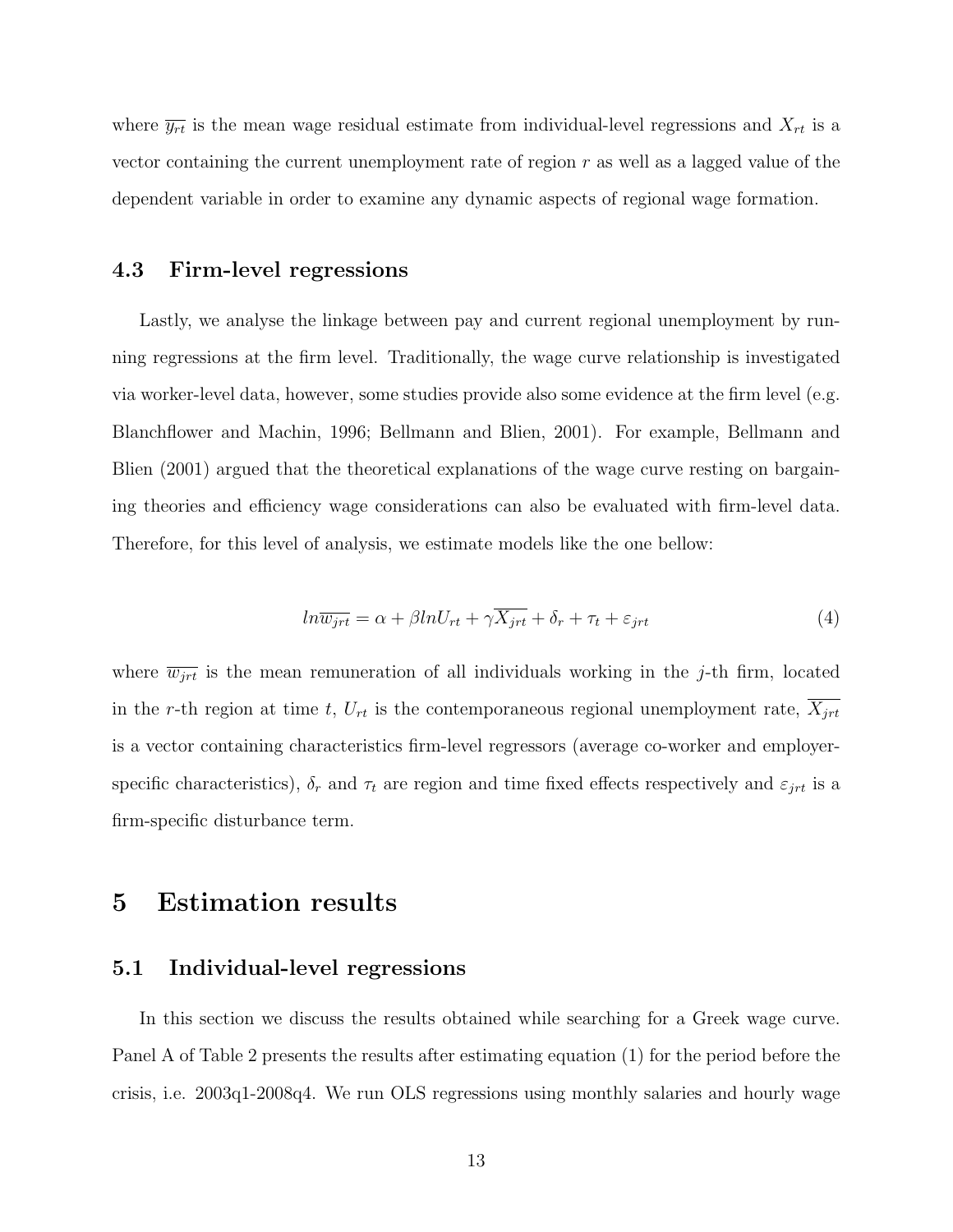rates, both in nominal and in real terms as dependent variables. The vector of explanatory variables includes controls for gender, years of education, marital status, a quadratic in age, a dummy indicator for foreign-born workers, occupational and industry dummies, a dummy variable indicating whether the individual works in the private sector of the economy as well as the monthly hours of work in the cases where the dependent variable is the monthly salary. <sup>7</sup> Standard errors are clustered at a region-year-quarter level in order to account for common components of variance across individuals working in the same labour market, at the same period. Table 2 displays only the variables of interest (the rest of the regressors have the expected sign and magnitude; the full list of results is available from the authors). For the first period, according to our pooled cross-sectional estimates, nominal wages exhibit some degree of responsiveness to regional market conditions. The estimated coefficients are *−.*131 and *−.*120 when using monthly salary and hourly wages as dependent variables, respectively. Their magnitude is close to those reported by Livanos (2010) who also used nominal wages with the same dataset for the period 2000-2004. However, since the wage curve describes the flexibility of real wages to the prevailing labour market conditions, one should put more weight on the coefficients reported whilst measuring the dependent variable in real terms. Next we insert time dummies in order to capture the effect of inflation on individual wages. In this case we see that the magnitude of the wage curve elasticities suffers a severe reduction, while the estimated coefficients are identical either we use nominal or real measures of individual remuneration as dependent variable. Next, we control for regional fixed effects in order to account for permanent differences in the rates of unemployment and the levels of wages across different regions. Hence, the estimated magnitude of the wage curve elasticity should measure the short-run or the transitory relationship between deviations of individual

inclusion of regional dummies in our model specification, the elasticity of the wage curve gets

pay and regional unemployment from their average values (Card, 1995). However, after the

<sup>&</sup>lt;sup>7</sup>In the empirical wage curve literature samples are usually restricted to private sector employees since the regional wage variability of public sector workers is small, while the wage setting in the public sector is determined under different decision making processes. However, our results (available from the authors upon request) do not change if we focus solely on the private sector.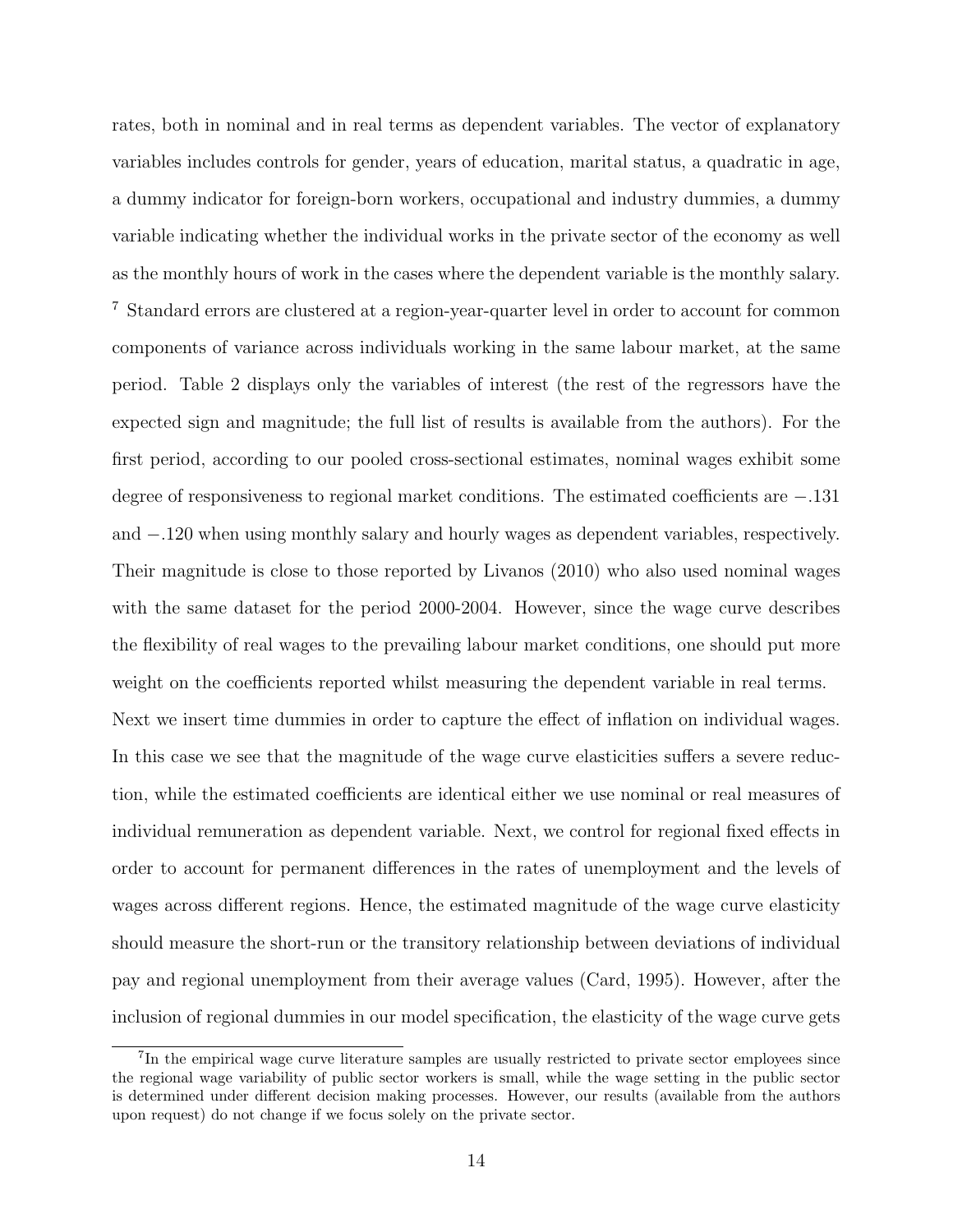close zero and becomes statistically insignificant (even if the inclusion of time and regional dummies provides with more accurate estimates since it reduces the estimated standard errors of the regional unemployment coefficient). Therefore, as in the case of the Nordic countries (Albæk *et al.*, 2000) our results suggest that a transitory relationship between pay and unemployment did not exist in the Greek labour market, after all permanent variation has been removed.

Panel B of Table 2 presents the results of the same estimation procedure for the second period under examination, 2009q1-2012q2. Again, we see that significant elasticities are obtained only when time and regional fixed affects are not being accounted for. Moreover, the elasticity of real measures of pay is greater than the one of the nominal ones. When time and regional dummies are gradually inserted into the model, the estimated coefficients of regional unemployment become practically zero once again. Therefore, the use of pooled cross-sections does not confirms the operation of Blanchflower and Oswald's (1994) empirical law in the periods before and during the Greek debt crisis.

#### [Table 2 about here]

Next we use a longitudinal sample of the QLFS for the period 2007q1-2008q4 in order to estimate wage curve elasticities whilst controlling for unobserved individual heterogeneity. Solon *et al.* (1994) showed that the use of longitudinal data instead of repeated cross-sections provides removes a great fraction of upward bias from the elasticity of real wages with respect to aggregate unemployment. Moreover, the longitudinal design of the data allows us to explore the autoregressive nature of individual remuneration and hence evaluate the validity of the wage curve over its competitor theory for wage flexibility, i.e. the Phillips curve.

The results are presented at Table 3. Panel A contains the estimated coefficients of a static version of the wage curve for the period 2007q1-2008q4. According to our fixed effects estimates, the elasticity of individual pay with respect to current regional unemployment is zero, hence a wage curve does not show up in this case either. Moreover, the estimated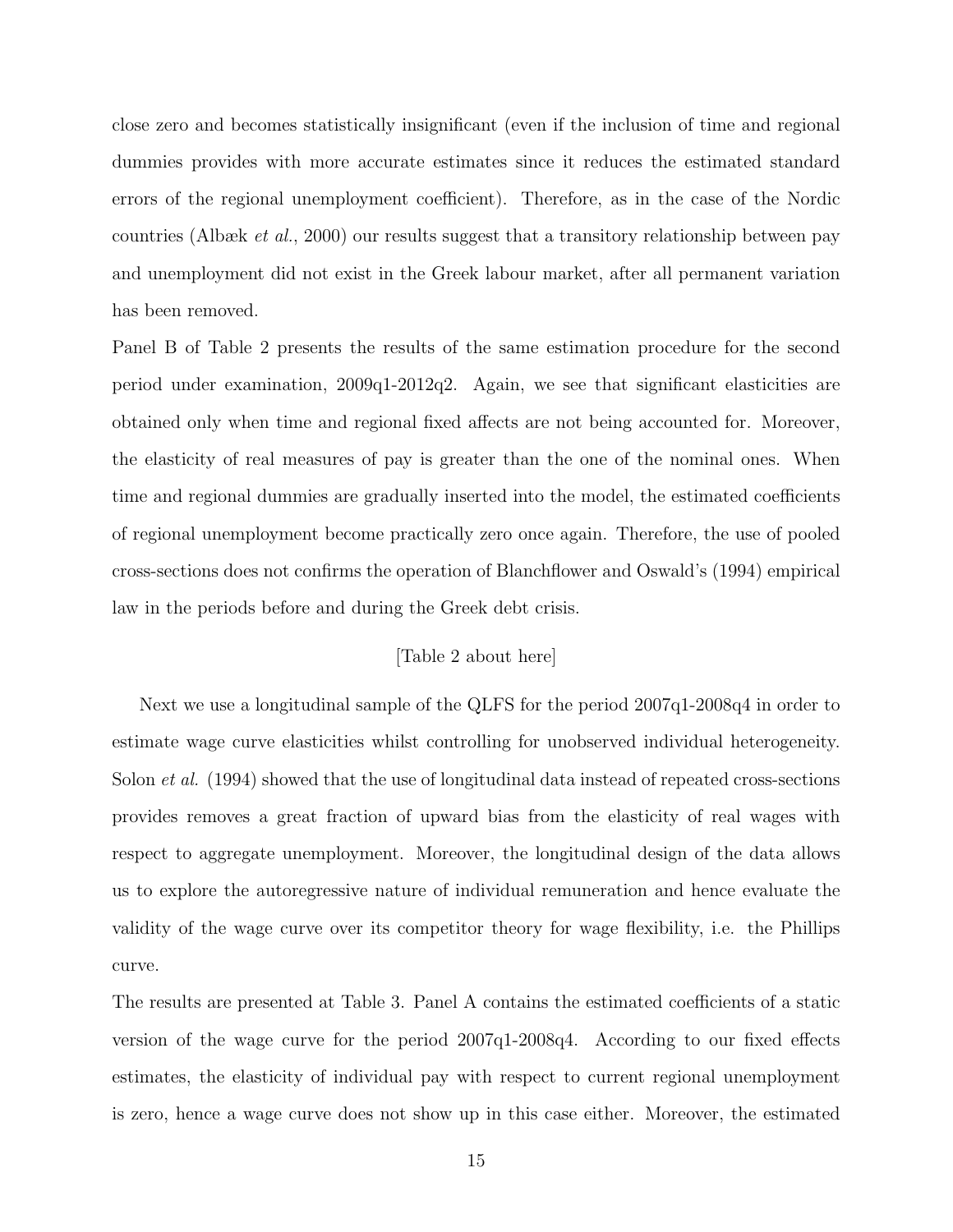elasticities are significantly lower than those reported in Table 2 where we used pooled cross-sections. Next, we augment the vector of explanatory variables in equation (2) with a lagged variable of individual pay. In other words, we estimate a dynamic formulation of the wage curve. Our results confirm the absence of a wage curve relationship in the Greek labour market since the estimated coefficients are nearly zero. Moreover, it is important to account for wage dynamics. The estimated coefficients of the lagged individual pay measures are statistically significant at the 1 per cent level, however their magnitude are considerably lower than unity. Similar findings were reached by Baltagi and Blien (2007) using German data, who concluded that the correct specification of the wage formation process is not a wage curve nor a Phillips curve, but it is important to control for wage dynamics.

#### [Table 3 about here]

Our investigation of a Greek wage curve proceeds through the use of matched employeremployee data (SES) for the years 2002 and 2006. Their main advantages are that they provide more accurate information for the remuneration of workers, recorded in a continuous form instead of income bands. Moreover, they inform us about the level of collective negotiations that covers the firm where each individual is working into. Therefore we are able to examine the empirical law of the wage curve taking the institutional framework of the labour market explicitly under account. So far, only a recent study by Blien *et al.* (2011) has utilized matched data in order to examine the linkage between pay and unemployment with respect to the institutional framework of the labour market. The authors estimated that the magnitude of the wage curve is greater for workers covered by firm-level agreements as compared to workers covered by agreements at the sectoral level.

Our analysis with the matched data begins by regressing a benchmark model, in the spirit of equation (1), on three different measures of individual remuneration, i.e. annual pay, monthly earnings and hourly wage rate. The benchmark model (columns [1] of Table 4) includes controls for gender, level of educational attainment, quadratic terms for age and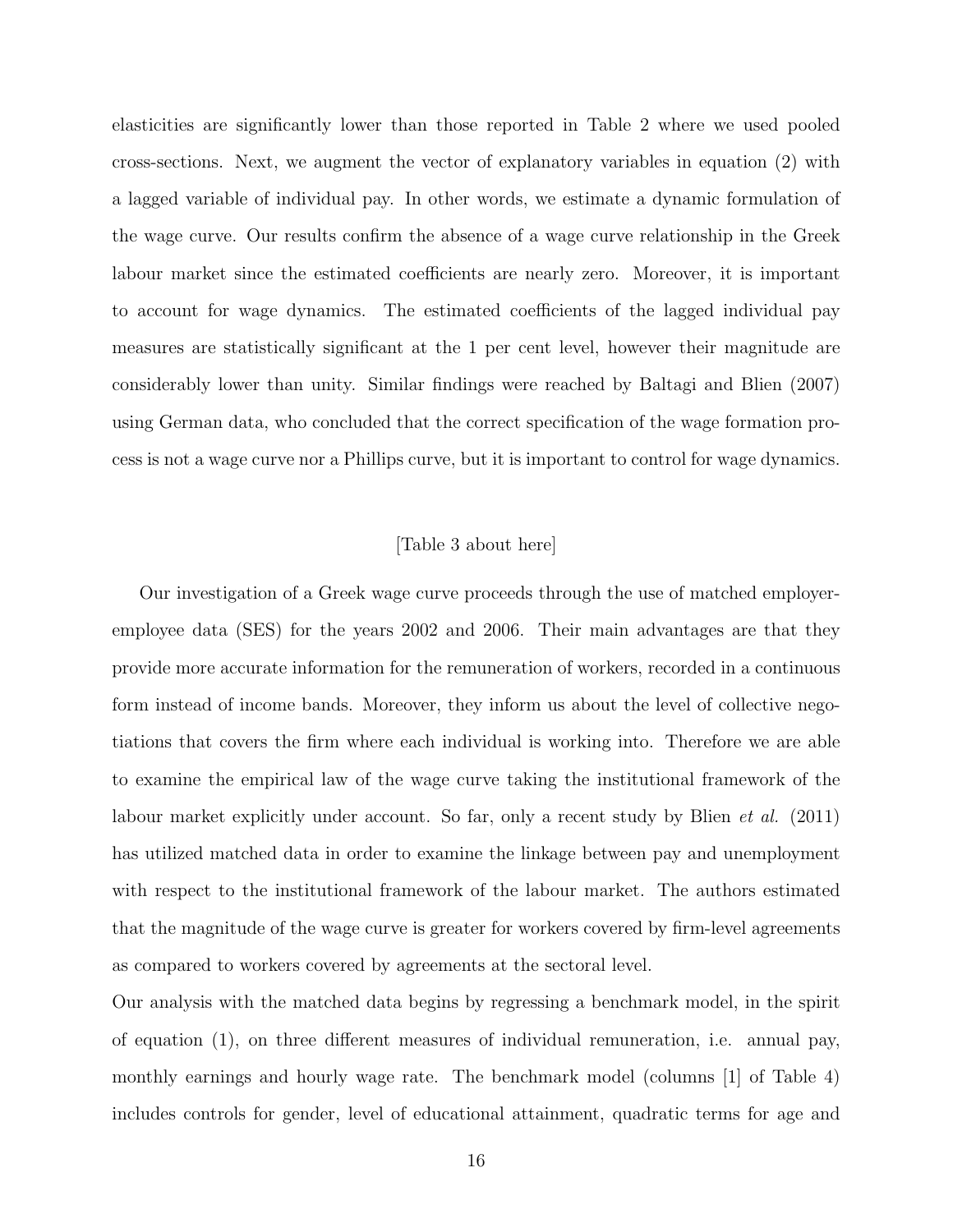tenure within the firm where an individual is currently working, occupational and industry dummies, a time fixed effect as well as the corresponding number of working hours when the dependent variable is other than the hourly wage rate. Our results suggest that there is a statistically significant relationship between pay and current regional unemployment. When the dependent variable is the annual pay, its magnitude is *−.*198, it falls to *−.*100 when we regress the same set of variables on monthly earnings (exactly equal to the empirical law of Blanchflower and Oswald) while it decreases to *−.*067 when we use the hourly wage rate as the dependent variable.

In columns [2] of Table 4 we augmented the explanatory vector with a set of institutional variables indicating whether the firm into which an individual is working, is covered by a collective agreement at the sectoral and the firm level (collective agreements at the national level is the reference category). We observe that the bargaining regime covering each individual does not affect the estimated coefficient of the wage curve.<sup>8</sup> No matter the way individual remuneration is measured, the estimated coefficient of regional unemployment is only marginally decreased when we control for the bargaining regime. Moreover, when regional fixed effects are inserted into the model specification, the wage curve relationship disappears, providing further evidence on the non existence of a transitory relationship between pay and unemployment in the Greek labour market.

#### [Table 4 about here]

However, in order to test more formally whether the magnitude of the wage curve elasticity varies with the level of collective negotiations, we split the total SES sample into three sub-samples: those who are covered by the national wide collective agreement which sets the national minimum wage floor, those who are additionally covered by collective agreements

<sup>8</sup>The unreported coefficients of the bargaining regime dummies measure the wage gap between workers covered only by the national-wide agreement and those whose wages are determined at the sectoral and the firm level. Evidence between the firm-level associated wage premium was recently provided by Daouli *et al.* (2012) using the same dataset. Full results are available from the authors upon request.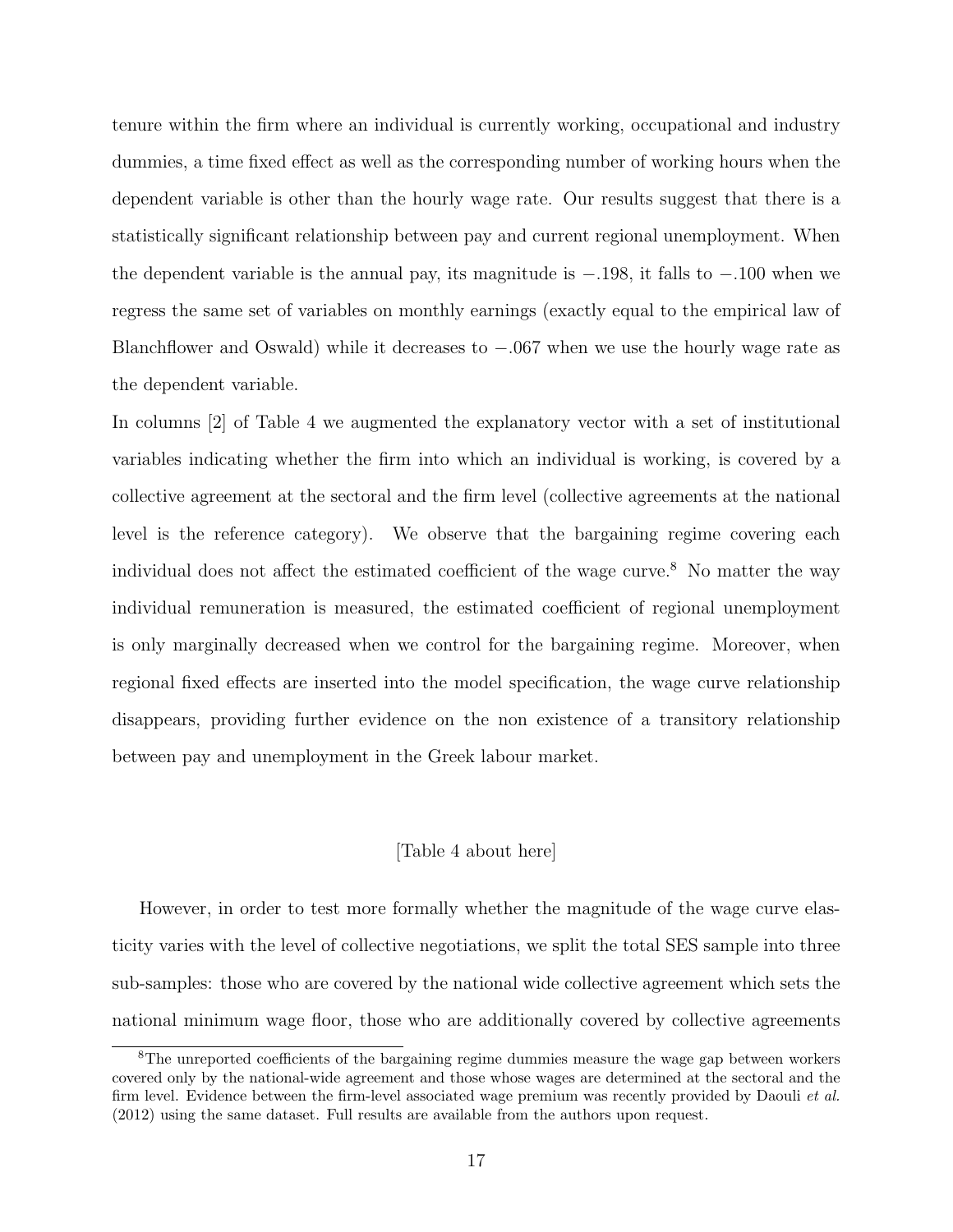at the sectoral level and those who are covered by firm-level negotiations. The results are displayed at Table 5. Controlling for the full set of observed individual and employer-specific characteristics, as in Table 4, and including both time and regional fixed effects, our results suggest that a wage curve does not show up regardless the measurement of the dependent variable or the bargaining regime which covers each workplace. This clearly contradicts with the findings of Blien *et al.* (2011) who found that, in Germany, the wage curve elasticity is greater when wages are negotiated at a more decentralized level, i.e. at the firm. The difference with the results of our study can be attributed to the different institutional frameworks regulating each labour market. In Greece, national-wide and sector-specific agreements do not take regional heterogeneity into consideration while they are establishing series of wage floors under which wages were not allowed to decline. Moreover, the institution of firm-level collective contracting was not originally designed to help firms to adjust into regional or firm-specific needs, but rather to provide another vehicle for improving outcomes bargained at broader levels of negotiations.<sup>9</sup>

These characteristics of the Greek labour law during the period under examination, could not facilitate downward wage flexibility and adjustment to prevailing local labour market conditions, even if the determination of wages occurred at the firm level. Therefore, our failure to confirm the empirical law of the wage curve in the Greek labour market using individual-level data can be attributed to the inflexible design of the Greek labour relations system.

#### [Table 5 about here]

### **5.2 Regional-level regressions**

Albæk *et al.* (2000) showed that the absence of a transitory relationship between individual pay and regional unemployment in a given economy, may be well consistent with

 $9However$ , the restructured labour law introduced into the late 2011, offers firms and their employees the possibility for an unconditional collective determination of the wage at the firm level, given that it is not lower than the one agreed at the national scale (see Voskeritsian and Kornelakis, 2011).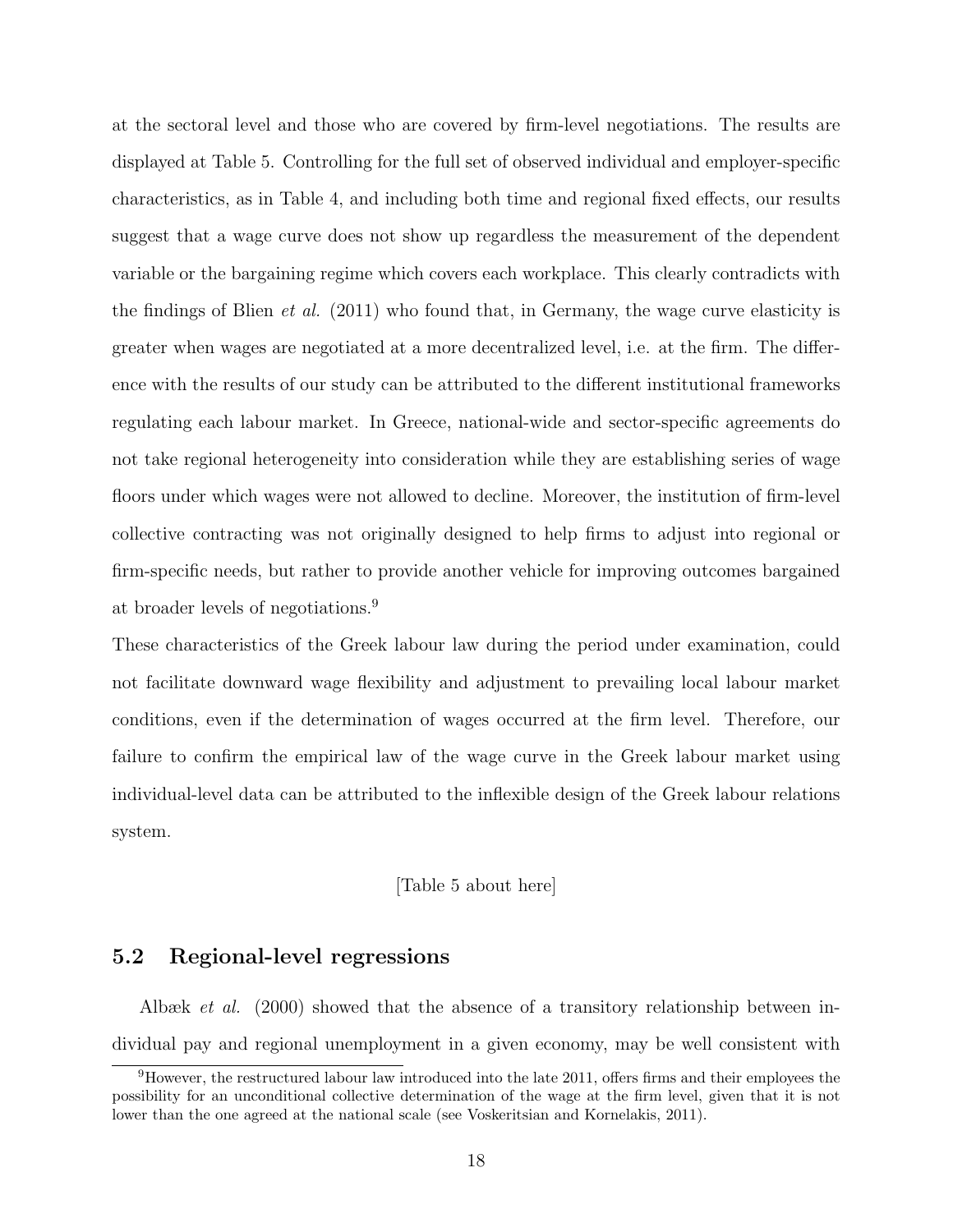evidence of aggregate wage flexibility from time series data. Unlike the case of Nordic countries, however, we are unaware of a times series study examining the extent of wage flexibility in the Greek economy, perhaps due to the lack of sufficient data at the macro level. Yet, recent studies examining the wage rigidity of the Euro area (e.g. Knoppik and Beissinger, 2009; Fabiani *et al.*, 2010) classified Greece among those countries with a high degree of wage rigidity.

Therefore, since we failed to validate the existence of a typical wage curve relationship in the highly regulated Greek labour market, we proceed by examining whether there is evidence of such a relationship in a more aggregate level for the periods before and during the ongoing debt crisis. In order to perform such a task, we constructed a panel dataset at the regional level using the QLFS data for the periods 2003q1-2008q4 and 2009q-2012q2. This was performed by calculating region-year-quarter mean values of the variables included in equation (1) and then estimating the aggregate relationship between mean regional pay and current regional unemployment. In order to avoid any confounding variables problems entailed in such an estimation, we followed a procedure similar to that of Albæk *et al.* (2000). We run separate OLS regressions for each region-year-quarter cell using both the hourly wage rated and the monthly salaries as dependent variables. The regressions included gender, years of education, a quadratic in age and dummies for marital status, nationality, occupation, industry, private sector and hours of work in the case where monthly salary is used as the dependent variable. Then, we took the residuals of these regressions and estimated the mean log wage residual which we regressed on the log of the current unemployment rate. The results from our fixed effects estimates of equation (3) are reported in Table 6. Panel A refers to the obtained results for the period before the debt crisis, 2003q1-2008q4. In columns [1], we regress the average residual on the logged regional unemployment rates. In columns [2] we further control for regional fixed effects. This improves the precision of our estimates, however, the existence of an "aggregate" wage curve does not seem to be confirmed, while the estimated coefficients of regional unemployment are almost identical, regardless of which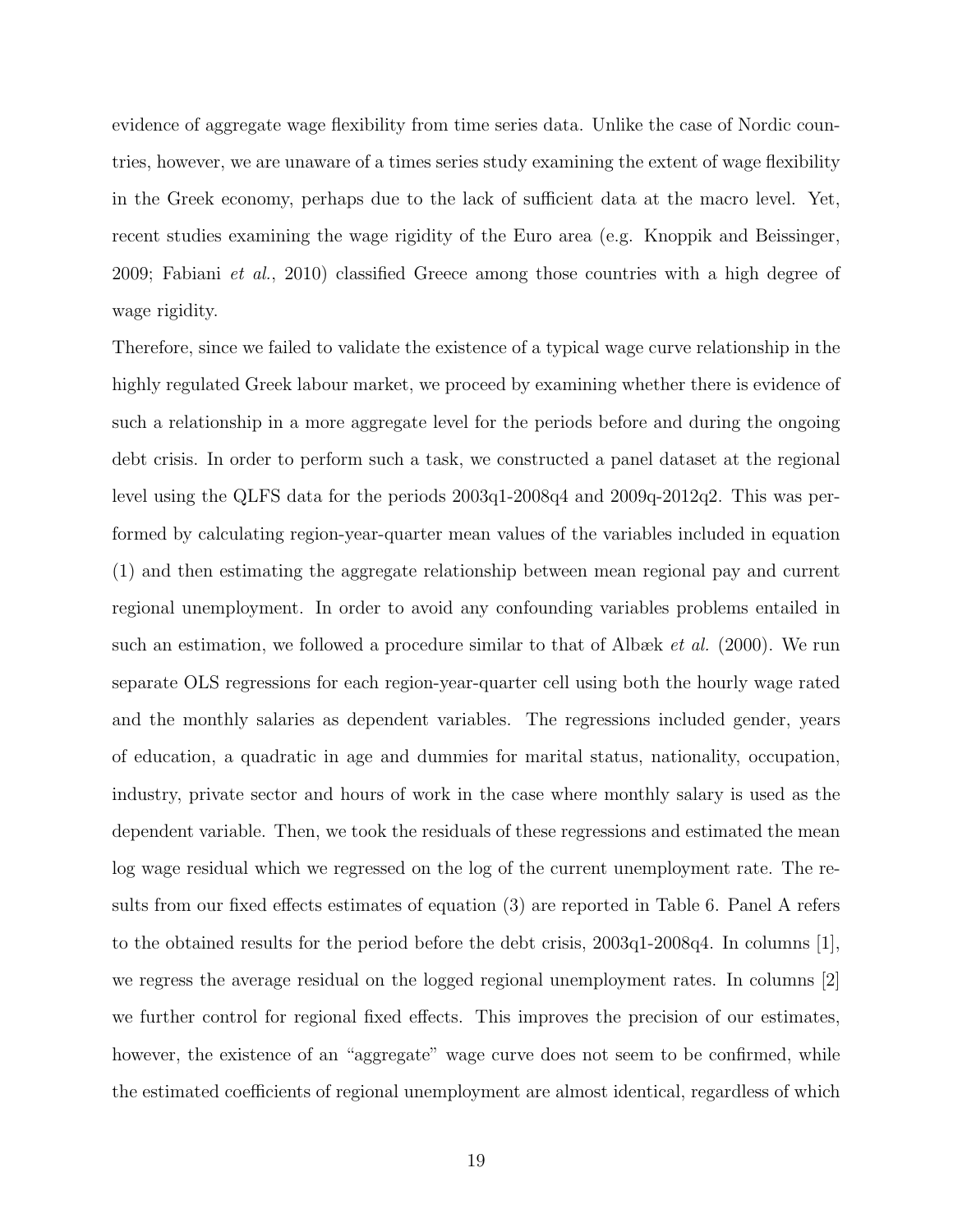pay measure is used as the dependent variable.

In columns [3] and [4] we explore the dynamics aspects of this aggregate relationship. In columns [3] we regress the mean residual on the log of the current regional unemployment as well as on the lagged dependent variable. Columns [4] further control for regional fixed effects. It can be seen that there is a significant degree of persistence in the regional wage determination process. Yet, even at an aggregate level, a short-run relationship between pay and unemployment does not occur whilst examining the before-crisis period.

#### [Table 6 about here]

Panel B of Table 6 displays the results obtained for the period 2009q1-2012q2. Once again, we estimate that the regional wage formation is highly persistent while a great fraction of wage variability is explained via permanent differences across regions. Regarding the short-run linkage between regional unemployment and individual pay, a statistically significant coefficient of *−.*047 is obtained when we use the mean residual from log hourly wage OLS regressions as the dependent variable. However, this finding is not quite stable since it is not confirmed when the dependent variable is obtained through monthly salary regressions. Hence downward wage flexibility is not confirmed in the Greek labour market even in a more aggregate level. Our findings contradict with those of Albæk *et al.* (2000) who found evidence of an aggregate relationship between unemployment and pay for some Nordic countries despite the absence of a transitory wage curve. The authors attributed this finding to the institutional framework of these economies: central bargaining agents determine wages based on a target level of national unemployment. In Greece on the other hand, wage increases determined on the national level of bargaining do not target to a desired unemployment rate, but they are rather time-dependent, based on national inflation rates.<sup>10</sup>

<sup>&</sup>lt;sup>10</sup>National-level negotiations for the years 2010-2012 agreed on wage increments based on the harmonized CPI of the Euro area.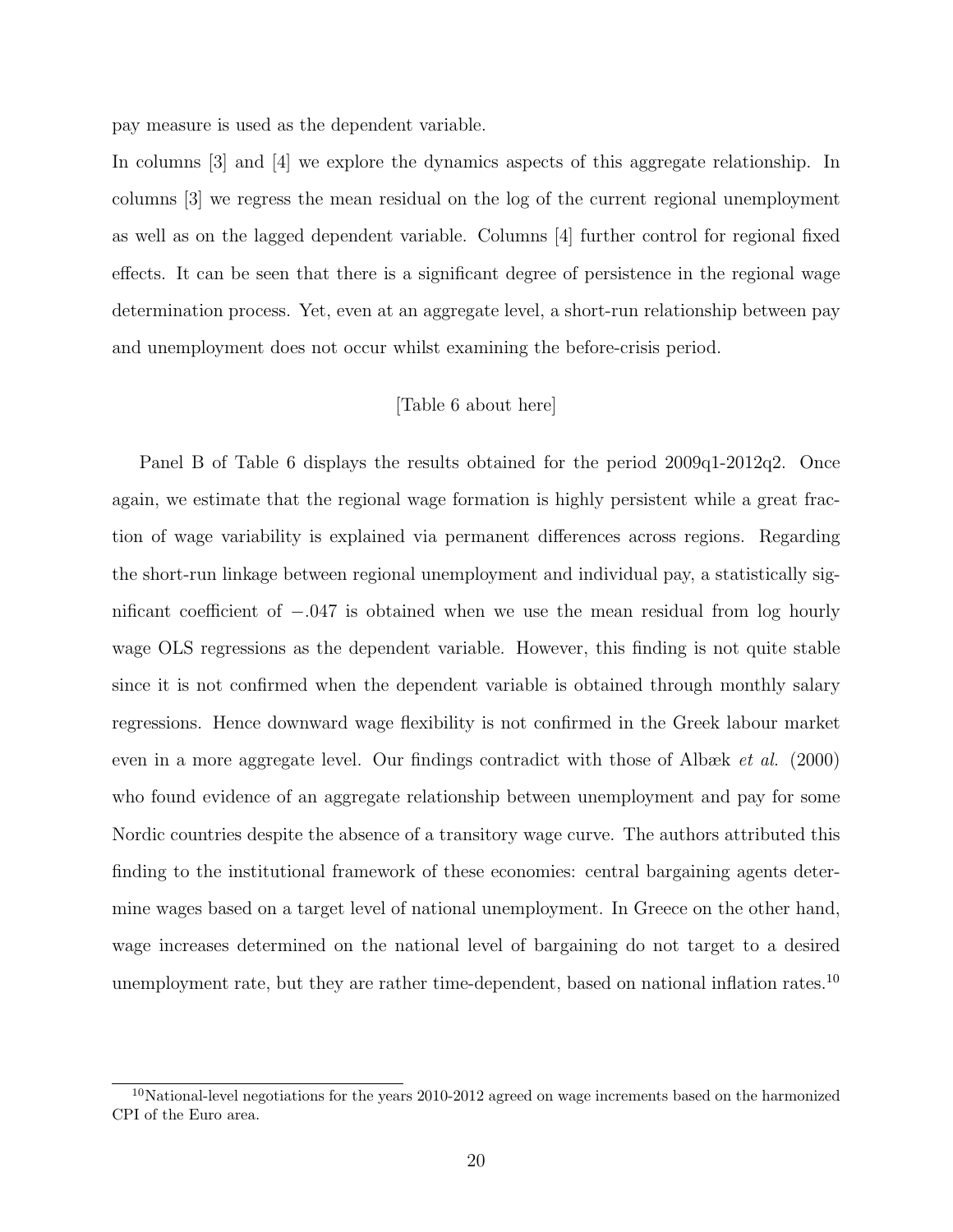### **5.3 Firm-level regressions**

The previous sections provided empirical evidence indicating the absence of a transitory wage curve in the highly institutionalized Greek labour market, either at the individual or at the more aggregate level of the region. This seems to be in full accordance with policy reports and studies who characterize the Greek labour market as a highly institutionalized and rigid one. In the relevant literature, the wage curve relationship has been also tested using firm-level data. For example, Bellman and Blien (2001) used data from panel of German establishments and found that, at this level of analysis, wages do react to variations of the regional unemployment rate. Their finding also contradicted the view that the German labour market is inflexible due to the characteristics of the collective bargaining system. Since there are no appropriate longitudinal firm-level data for the Greek economy, we used the SES data to conduct a firm-level analysis. The matched design of those datasets allowed us to calculate average values of the remuneration per firm (annual earnings, monthly salary and hourly wage rate) and regress them upon a set of average co-worker and employer-specific characteristics in the spirit of equation (4). The former include mean tenure years and mean age per firm, mean education years, proportion of female workers, proportion of part-time workers and occupational shares. Employer-specific characteristics such as firm size and industry affiliation while we include a time dummy since we are working with pooled crosssections. Standard errors are clustered on a region-year level. The results are displayed in Table 7. According to the benchmark model no significant evidence supporting a transitory relationship between the average remuneration per firm and current regional unemployment is found. Next, we control for the bargaining regime covering the workforce of each firm, reaching to practically the same results. Finally, in order to partial out permanent differences across regions, we included a set of thirteen regional dummies to obtain coefficients that are very close to zero, especially in the cases of annual earnings and hourly wages. Therefore, the wage curve relationship cannot be supported at this level of analysis either. The institutional rigidities of the Greek labour market serve as a good candidate to explain this insensitivity.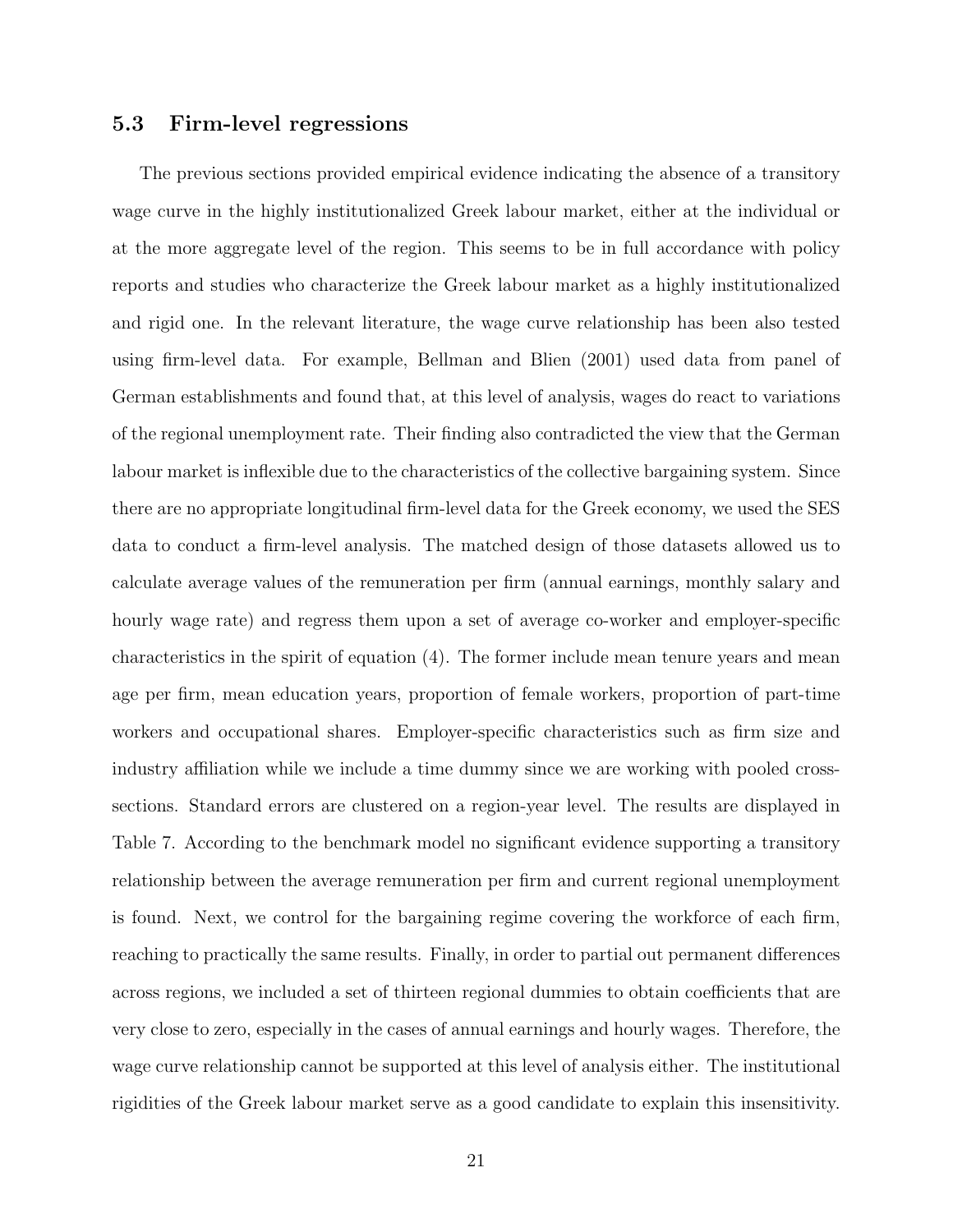When local market conditions are deteriorated, firms can do nothing to reduce the wages the pay since they are constrained by binding collective agreements at the national and the sectoral level. Moreover, before the restructuring of the Labour Law in the late 2011, firms who applied firm-level contracts could not pay wages lower than those agreed at broader (sectoral or occupational) levels of collective negotiations.

[Table 7 about here]

# **6 Concluding remarks**

The purpose of this paper was to explore the validity of Blanchflower and Oswald's (1994) empirical law of the wage curve within the context of the highly institutionalized Greek labour market in the periods before and during the ongoing debt crisis. The so far empirical evidence provided with rather conflicting results, since several studies for the EU and OECD reports classified the Greek labour market as a highly rigid one, while the only paper to measure the wage curve elasticity (Livanos, 2010) concluded that wages in Greece are very flexible despite the contrary beliefs.

In this paper, using different micro datasets we failed to confirm the existence of a transitory relationship between the level of pay and the current regional unemployment rate at any level of our analysis, i.e. individual, firm, regional, in both time periods. Our overall results suggest that there is not a wage curve mechanism operating in the Greek labour market. The estimated coefficients were very close to zero and statistically insignificant. The transitory relationship disappeared once we introduced into our model specifications time and, most importantly, regional fixed effects. Their inclusion was deemed necessary since wage increments in Greece are rather time-dependent, based on some measure of the inflation rate. Regarding the regional dummies, their inclusion was of great importance since unemployment rates and pay levels differ systematically across regions, therefore any permanent differences had to be controlled for in order to uncover the real short-run wage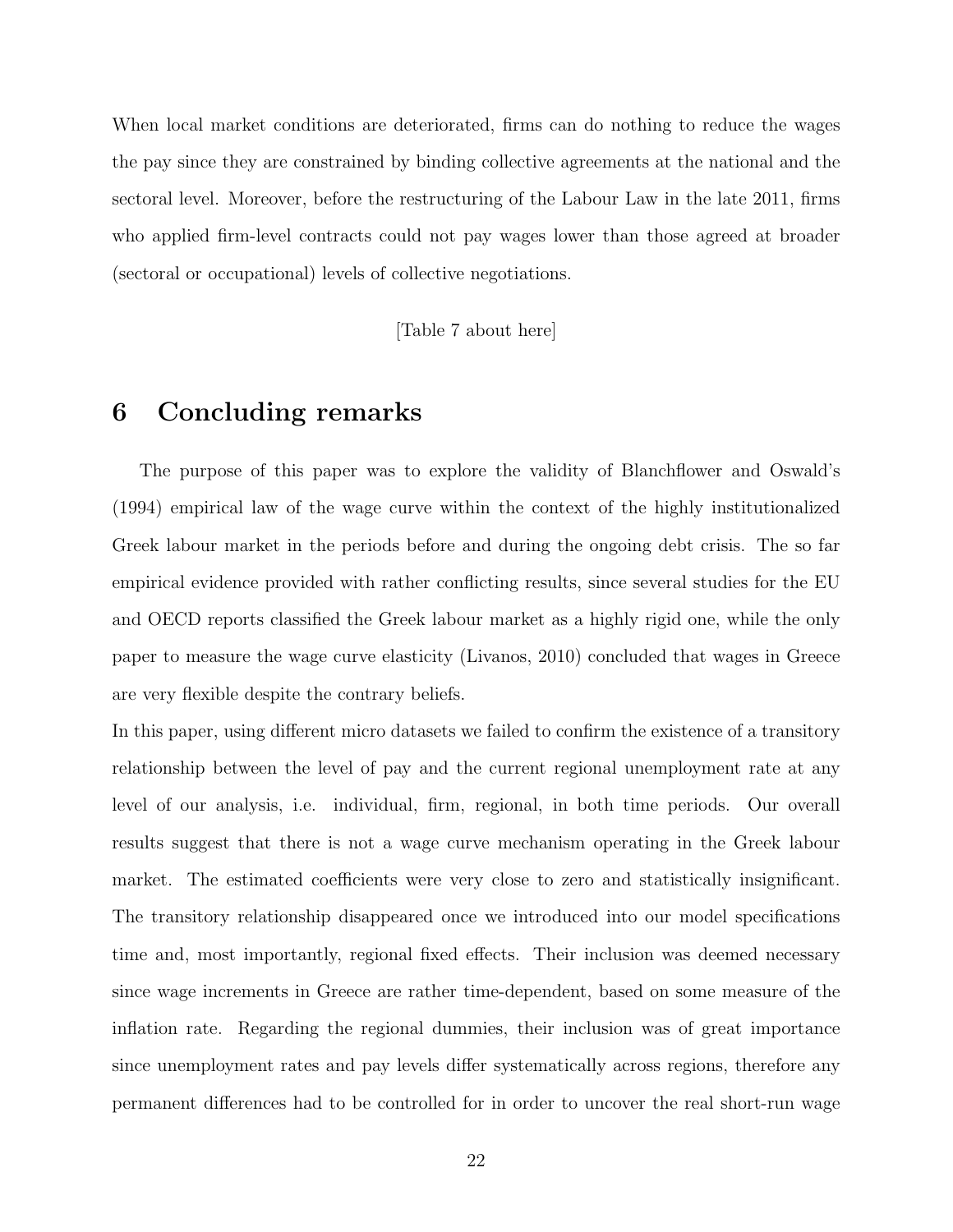curve elasticity. Our results agree with another well known study for the Nordic countries (Albæk *et al.*, 2000), which attributed the non-existence of a wage curve relationship to the specifics of the labour relations system. In our study we took explicitly the institutional framework of the Greek labour market, estimating wage curve elasticities with respect to the level of collective bargaining which covers each worker. Our results indicated that such a transitory relationship between individual pay and contemporaneous regional unemployment does not show up in any level of collective bargaining. This finding also contradicts with the only so far relevant empirical evidence for Germany (Blien *et al.*. 2011) who estimated that wages determined under firm-level negotiations are far more sensitive that those agreed at sectoral levels. This difference in the results may be attributed in differences of the institutional framework in each country. At least under the provisions of the previous Labour Law, which allowed only upward wage flexibility as the level of collective bargaining was getting more decentralized.

Overall, our results indicate that wages are insensitive to contemporaneous local market conditions. The dramatic jump in the levels of the overall and the regional unemployment rates led to the restructuring of the labour relations framework, during the late 2011, towards a further decentralization in order to help firms to adjust to changes in their economic environment and to preserve the number of jobs. Hence, a further evaluation of the wage curve relationship in the near future is deemed necessary, in order to evaluate the effectiveness of such a reform on the degree of wage flexibility in the Greek economy.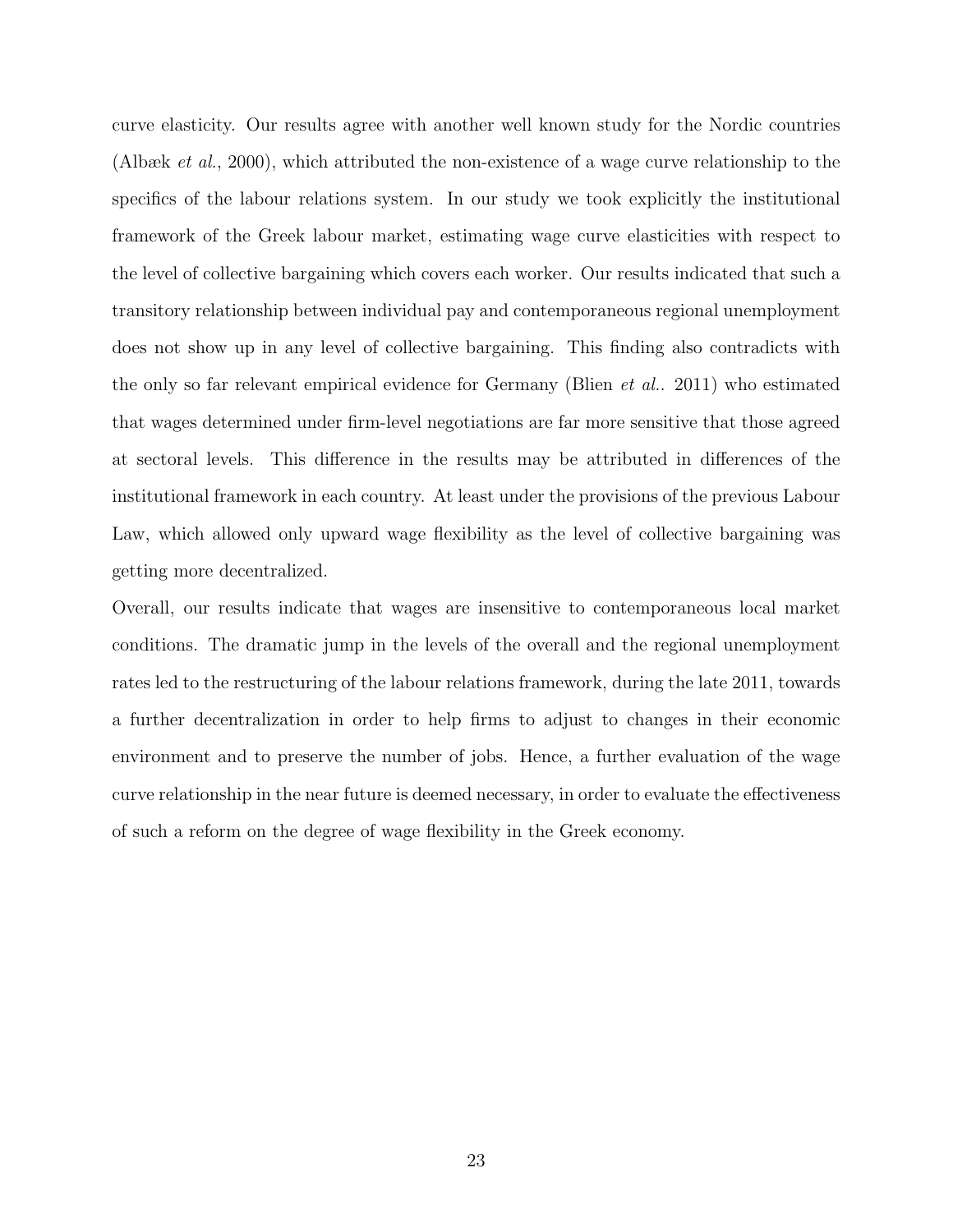# **References**

- [1] Ammermüeler, A., Lucifora, C., Origo, F. and Zwick, T. (2010), "Wage Flexibility in Regional Labour Markets: Evidence from Italy and Germany", *Regional Science*, 44: pp. 401–421.
- [2] Albæk, K., Asplund, R., Blomskog, S., Barth, E., Gumundsson, B.R., Karlsson, V. and Madsen, E.S. (2000), "Dimensions of the Wage-Unemployment Relationship in the Nordic Countries: Wage Flexibility without Wage Curves", in Polachek, S.D. (ed.), *Worker Well-Being - Research in Labour Economics*, 19: pp. 345–381.
- [3] Baltagi, B.H, Blien, U. and Wolf, K. (2007), "Phillips Curve or Wage Curve? Evidence from West Germany: 1980-2004", IAB Discussion Paper No. 2007.
- [4] Bell, B., Nickell, S. and Quintini, G. (2002), "Wage Equations, Wage Curves and All That", *Labour Economics*, 9: pp. 341–360.
- [5] Bellmann, L. and Blien, U. (2001), "Wage Curve Analyses of Establishment Data from Western Germany", *Industrial and Labor Relations Review*, 54(4): pp. 851–863.
- [6] Blanchflower, D.G. and Machin, S. (1996), "Product Market Competition, Wages and Productivity: International Evidence from Establishment-Level Data", *Annales D' Economie et de Statistique*, No. 41/42: pp. 219–254.
- [7] Blanchflower, D.G. and Oswald, A.J. (1995), "An Introduction to the Wage Curve", *Journal of Economic Perspectives*, 9(3): pp. 153–167.
- [8] Blien, U., Dauth, W., Schank, T. and Schabel, C. (2011), "The Institutional Context of an "Empirical Law": The Wage Curve under Different Regimes of Collective Bargaining", *British Journal of Industrial Relations*, in press.
- [9] Card, D. (1995), "The *Wage Curve*: A Review", *Journal of Economic Literature*, 33(2): pp. 785–799.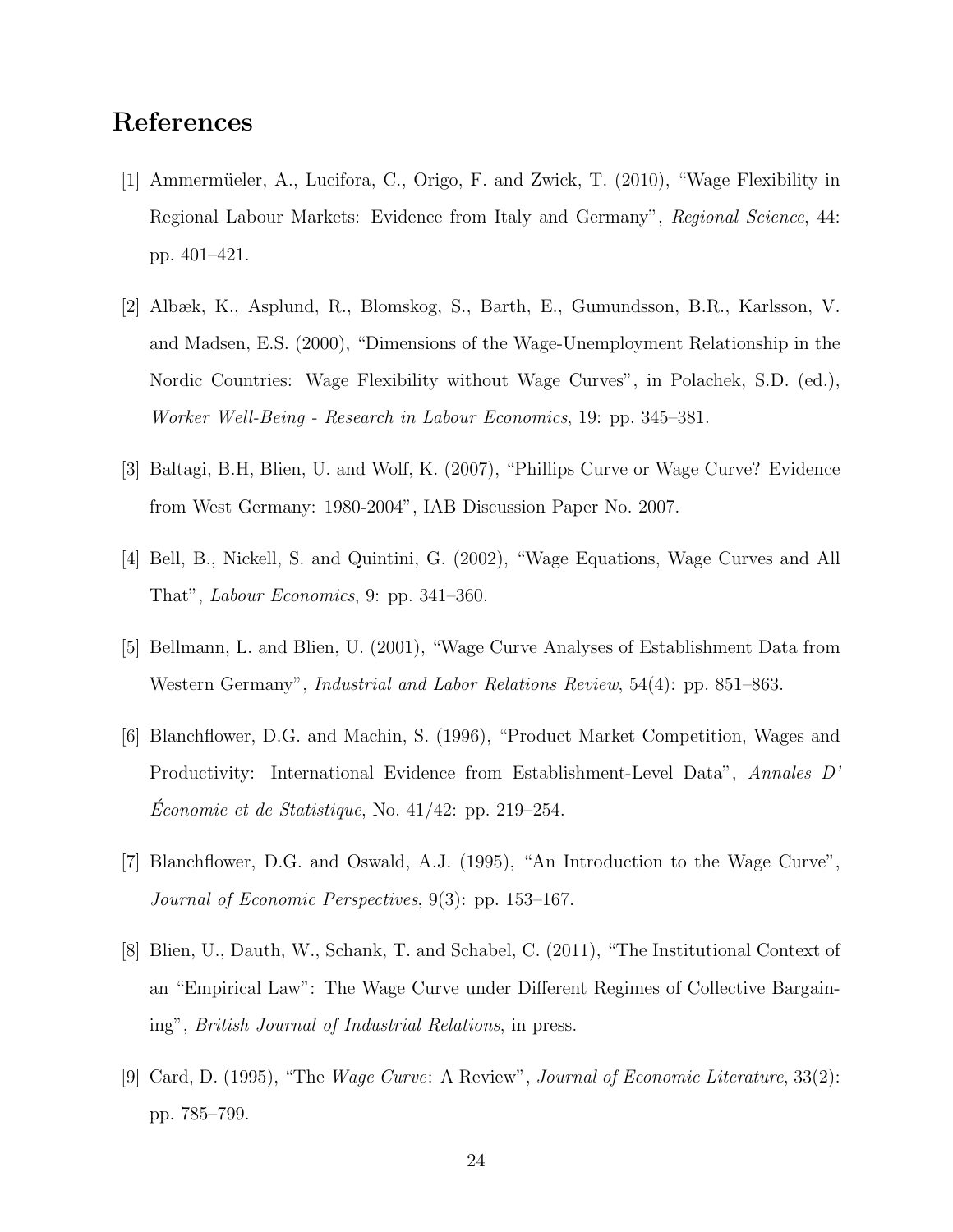- [10] Daouli, J.J., Demoussis, M., Giannakopoulos, N. and Laliotis, I. (2012), "Firm-Level Collective Bargaining and Wages in Greece: A Quantile Decomposition Analysis", *British Journal of Industrial Relations*, in press.
- [11] Du Caju, P.D., Gautier, E., Momferatou, D. and Warmedinger, M.W. (2008), "Institutional Features of Wage Bargaining in 23 EU Countries, the US and Japan", ECB Working Paper No. 974, November 2008.
- [12] Elhorst, J.P. (2003), "The Mystery of Regional Unemployment Differentials: A Survey of Theoretical and Empirical Explanations", *Journal of Economic Surveys*, 17(5): pp. 709–748.
- [13] Fabiani, S., Galuscak, K., Kwapil, C., Lamo, A. and R˜o˜om, T. (2010), "Wage Rigidities and Labor Market Adjustment in Europe", *Journal of the European Economic Assosiation*, 8(2-3): pp. 497–505.
- [14] Heinz, F.F. and Rusinova, D. (2011), "How Flexible are Real Wages in EU Countries? A Panel Investigation", ECB Working Paper No. 1360, July 2011.
- [15] Knoppik, C. and Beissinger, T. (2009), "Downward Nominal Wage Rigidity in Europe: An Analysis of European Micro Data from the ECHP 1994-2001", *Empirical Economics*, 36: pp. 321–338.
- [16] Livanos, I. (2010), "The Wage-Local Unemployment Relationship in a Highly Regulated Labour Market: Greece", *Regional Studies*, 44(4): pp. 389–400.
- [17] Moulton, B.R. (1990), "An Illustration of a Pitfall in Estimating the Effects of Aggregate Variables in Micro Units", *Review of Economics and Statistics*, 72(2): pp.334–338.
- [18] Nijkamp, P. and Poot, J. (2005), "The Last Word on the Wage Curve?", *Journal of Economic Surveys*, 19(3): pp. 421–450.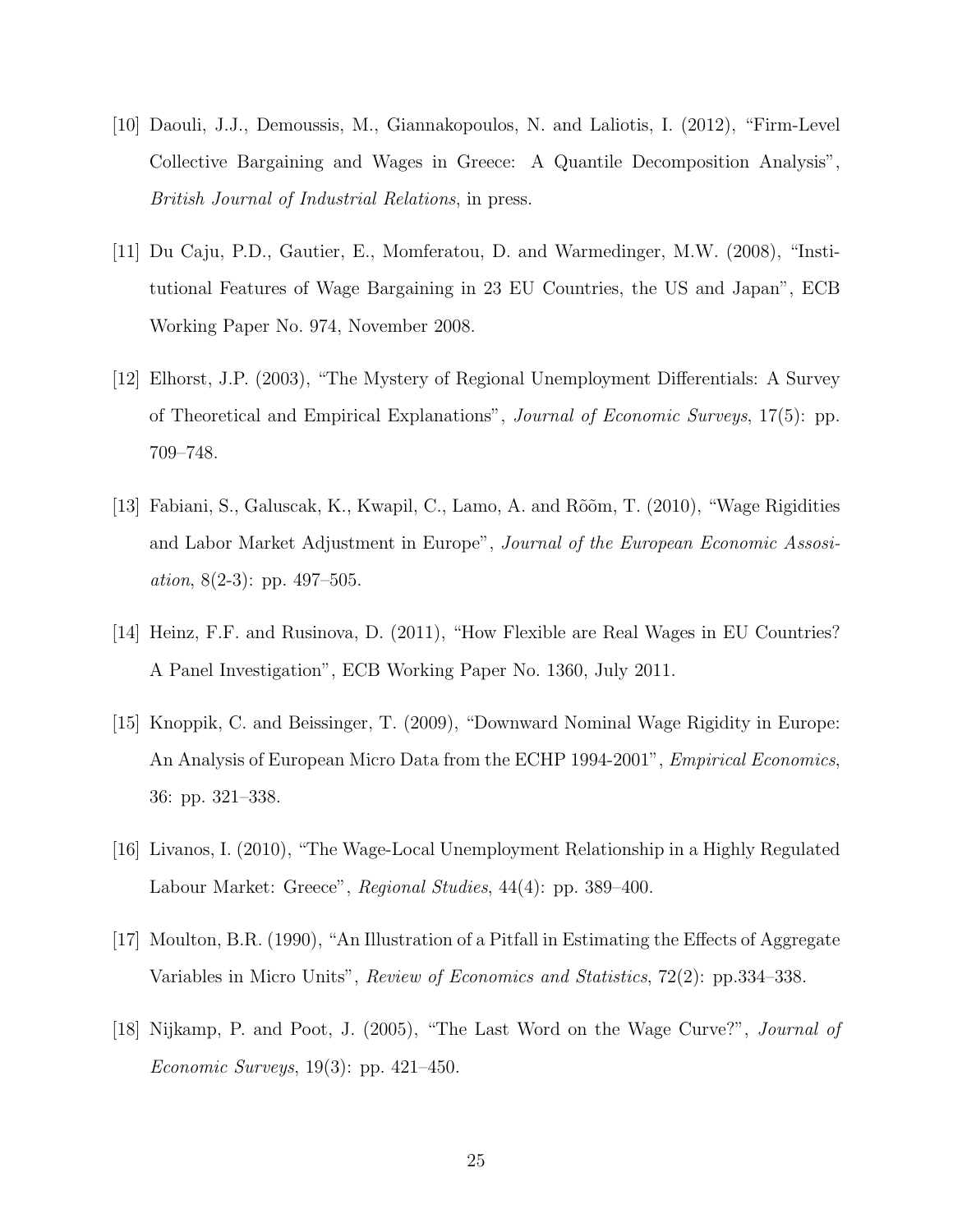- [19] Solon, G., Barsky, R. and Parker, J.A. (1994), "Measuring the Cyclicality of Real Wages: How Important is the Composition Bias?", *Quarterly Journal of Economics*, 109(1): pp. 1–25.
- [20] Voskeritsian, H. and Kornelakis, A. (2011), "Institutional Change in Greek Industrial Relations in an Era of Fiscal Crisis", *Hellenic Observatory Papers on Greece and Southeastern Europe*, GreeSE Paper No. 52.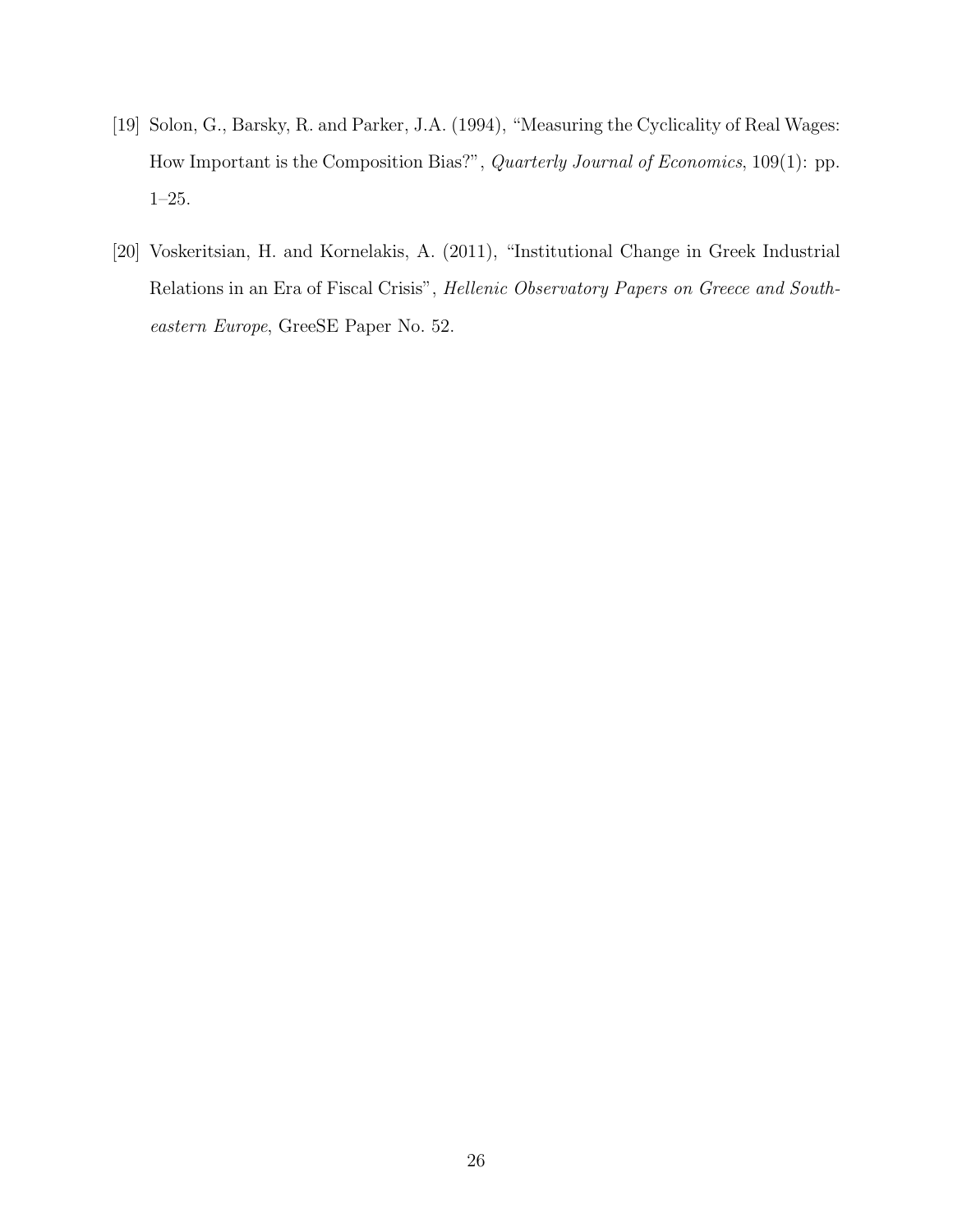|                                                                                                                                                                                                                                  |           | $2001q1 -$ | 2008q4                                    |          |                  |                   | $\vert$<br>2009q1 | 2012q2                                    |               |                   |
|----------------------------------------------------------------------------------------------------------------------------------------------------------------------------------------------------------------------------------|-----------|------------|-------------------------------------------|----------|------------------|-------------------|-------------------|-------------------------------------------|---------------|-------------------|
|                                                                                                                                                                                                                                  | Permanent |            | Transitory                                |          |                  | $\rm {Permanent}$ |                   | Transitory                                |               |                   |
| Region                                                                                                                                                                                                                           | Mean      | Median     | GS                                        | Min      | Max              | Mean              | Median            | GS                                        | Min           | Max               |
| East Macedonia & Thrace                                                                                                                                                                                                          | 104       | $-.004$    |                                           | .024     | 035              | 163               | $-0.13$           | 048                                       | .063          | 770               |
| Central Macedonia                                                                                                                                                                                                                |           | 006        | $\begin{array}{c} 016 \\ 013 \end{array}$ | $-024$   | .016             | 159               | .014              | $056\,$                                   | .069          | 50                |
| Western Macedonia                                                                                                                                                                                                                |           | 003        | 020                                       | $-032$   | 038              | $188\,$           | .027              | 064                                       | $L\!L\!0\!$ . |                   |
| Epirus                                                                                                                                                                                                                           |           | $-00$ .    | 011                                       | .021     | .020             | 146               | .016              | 038                                       | 0.36          | $^{113}_{074}$    |
| Thessaly                                                                                                                                                                                                                         |           | $-002$     |                                           | $-032$   |                  | 137               |                   | $\overline{5}$                            | $250 -$       |                   |
| Ionian<br>Islands                                                                                                                                                                                                                |           | $-011$     | 020<br>041                                | $-06$    | 88<br>080<br>027 | 131               | .012              | $045$                                     | $-.081$       |                   |
| Western Greece                                                                                                                                                                                                                   |           | $-.003$    |                                           | $-0.13$  |                  | 146               |                   | $\begin{array}{c} 053 \\ 059 \end{array}$ | $-056$        |                   |
| Central Greece                                                                                                                                                                                                                   |           | $-010$     | $\frac{0}{022}$                           | $-030$   |                  | 160               | $.011$<br>$.024$  |                                           | $-059$        | 83<br>1931<br>195 |
| Attica                                                                                                                                                                                                                           |           | $-0.001$   |                                           | $-0.30$  | $039\,$          | 145               | 010.              | 054                                       | $-065$        |                   |
| Peloponnese                                                                                                                                                                                                                      | 085       | .004       | $010\,$                                   | $-0.015$ | 014              | 121               | $-015$            | 041                                       | .041          | $\frac{079}{000}$ |
| Northern Aegean                                                                                                                                                                                                                  | 080       | $-001$     | $_{019}$                                  | $-040$   | .029             | 11 <sub>4</sub>   | .014              | 055                                       | .064          |                   |
| Southern Aegean                                                                                                                                                                                                                  | $105\,$   | $-0.015$   | 049                                       | $-075$   | 114              | 140               | .004              | 042                                       | 069           | 100               |
| Crete                                                                                                                                                                                                                            | 50        | $-001$     | 022                                       | 040.     | 059              | 135               | .006              | 050                                       | $-075$        | 094               |
| Greece                                                                                                                                                                                                                           | 096       | $_{004}$   | 012                                       | $-0.026$ | 024              | 146               | .016              | 052                                       | $-0.056$      | 094               |
| o the period-specific average unemployment rate for each region. Transitory unemployment<br>QLFS), Hellenic Statistical Authority (EL.STAT)<br>Notes: Permanent unemployment refers t<br>Source: Quarterly Labour Force Survey ( |           |            |                                           |          |                  |                   |                   |                                           |               |                   |
| the permanent unemployment rates<br>refers to the time-specific deviations from                                                                                                                                                  |           |            |                                           |          |                  |                   |                   |                                           |               |                   |

| l                                                                                                                                                                                                                              |  |
|--------------------------------------------------------------------------------------------------------------------------------------------------------------------------------------------------------------------------------|--|
| $\frac{1}{2}$                                                                                                                                                                                                                  |  |
|                                                                                                                                                                                                                                |  |
|                                                                                                                                                                                                                                |  |
|                                                                                                                                                                                                                                |  |
|                                                                                                                                                                                                                                |  |
|                                                                                                                                                                                                                                |  |
|                                                                                                                                                                                                                                |  |
| <b>CONSIGNATION CONSIGNATION</b>                                                                                                                                                                                               |  |
| ノー・ーー フーーー・                                                                                                                                                                                                                    |  |
|                                                                                                                                                                                                                                |  |
|                                                                                                                                                                                                                                |  |
|                                                                                                                                                                                                                                |  |
|                                                                                                                                                                                                                                |  |
|                                                                                                                                                                                                                                |  |
|                                                                                                                                                                                                                                |  |
|                                                                                                                                                                                                                                |  |
|                                                                                                                                                                                                                                |  |
|                                                                                                                                                                                                                                |  |
|                                                                                                                                                                                                                                |  |
|                                                                                                                                                                                                                                |  |
|                                                                                                                                                                                                                                |  |
|                                                                                                                                                                                                                                |  |
|                                                                                                                                                                                                                                |  |
|                                                                                                                                                                                                                                |  |
|                                                                                                                                                                                                                                |  |
|                                                                                                                                                                                                                                |  |
|                                                                                                                                                                                                                                |  |
|                                                                                                                                                                                                                                |  |
|                                                                                                                                                                                                                                |  |
|                                                                                                                                                                                                                                |  |
|                                                                                                                                                                                                                                |  |
|                                                                                                                                                                                                                                |  |
|                                                                                                                                                                                                                                |  |
|                                                                                                                                                                                                                                |  |
|                                                                                                                                                                                                                                |  |
|                                                                                                                                                                                                                                |  |
|                                                                                                                                                                                                                                |  |
|                                                                                                                                                                                                                                |  |
|                                                                                                                                                                                                                                |  |
|                                                                                                                                                                                                                                |  |
|                                                                                                                                                                                                                                |  |
|                                                                                                                                                                                                                                |  |
|                                                                                                                                                                                                                                |  |
|                                                                                                                                                                                                                                |  |
|                                                                                                                                                                                                                                |  |
|                                                                                                                                                                                                                                |  |
|                                                                                                                                                                                                                                |  |
| l                                                                                                                                                                                                                              |  |
|                                                                                                                                                                                                                                |  |
|                                                                                                                                                                                                                                |  |
| ALLAN AND MANUSCRIPT OF A STROKEN AND A LONG AND A LONG AND A LONG AND A LONG AND A LONG AND A LONG AND A LONG AND A LONG AND A LONG AND A LONG AND A LONG AND A LONG AND A LONG AND A LONG AND A LONG AND A LONG AND A LONG A |  |
| an of powyolongart. It from though over 110 over 2010 and root por a bee word in                                                                                                                                               |  |
|                                                                                                                                                                                                                                |  |
| $\frac{1}{2}$                                                                                                                                                                                                                  |  |
|                                                                                                                                                                                                                                |  |
|                                                                                                                                                                                                                                |  |
|                                                                                                                                                                                                                                |  |
|                                                                                                                                                                                                                                |  |
|                                                                                                                                                                                                                                |  |
|                                                                                                                                                                                                                                |  |
| さんしょう しょうしょう                                                                                                                                                                                                                   |  |
|                                                                                                                                                                                                                                |  |
|                                                                                                                                                                                                                                |  |
|                                                                                                                                                                                                                                |  |
|                                                                                                                                                                                                                                |  |
|                                                                                                                                                                                                                                |  |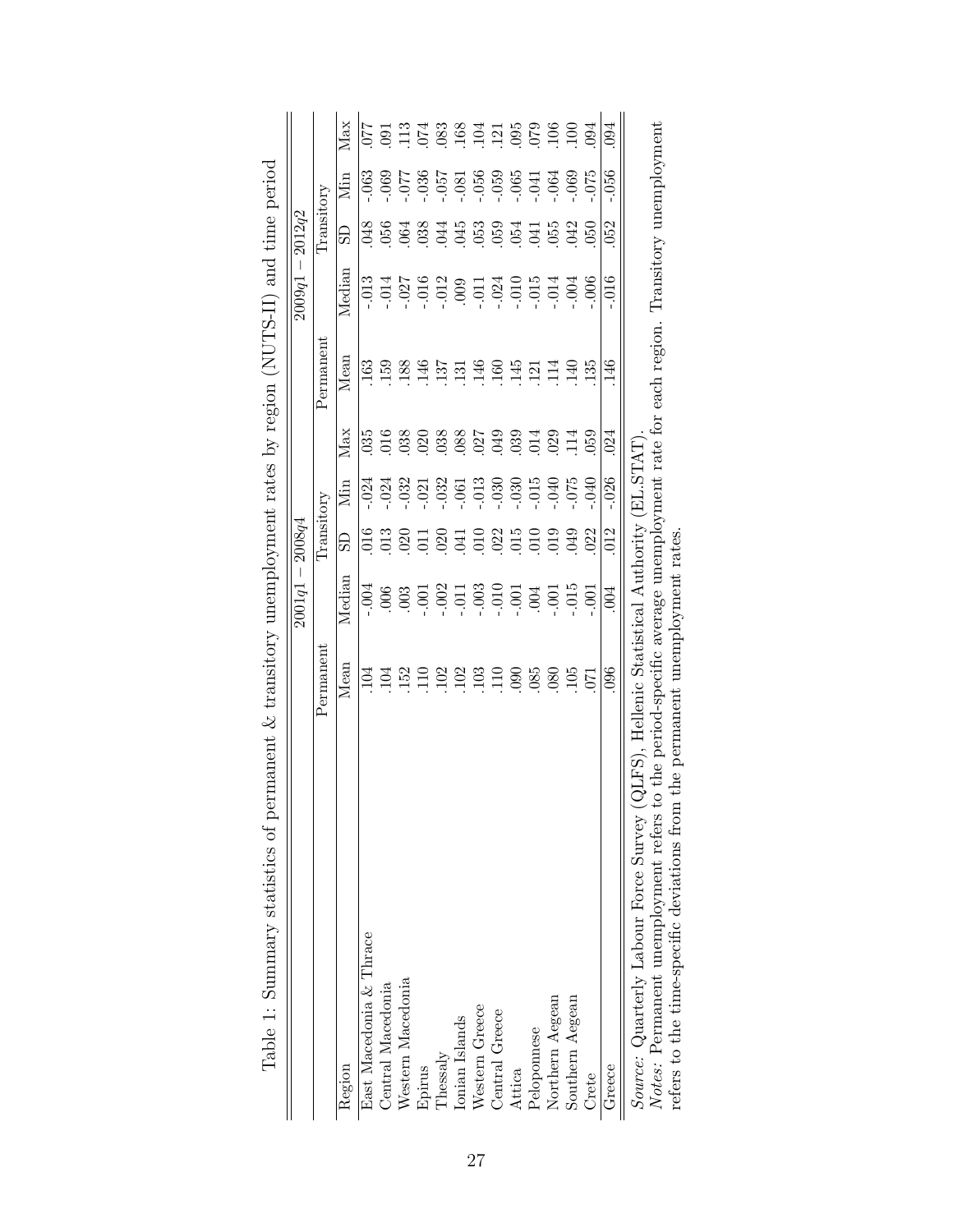| Dependent variable:          | Monthly salary |           | Hourly wage          |           |
|------------------------------|----------------|-----------|----------------------|-----------|
| Specifications               | Nominal        | Real      | Nominal              | Real      |
| Panel A: $2003q1 - 2008q4$   |                |           |                      |           |
| Benchmark model              | $-.131^a$      | $-.011$   | $-.120^a$            | $-.001$   |
|                              | (.028)         | (.011)    | (.029)               | (.012)    |
|                              | $[.384]$       | $[.383]$  | [.472]               | $[.475]$  |
| Plus time dummies            | $-.048^a$      | $-.048^a$ | $-.023^b$            | $-.023^b$ |
|                              | (.011)         | (.011)    | (.010)               | (.010)    |
|                              | $[.399]$       | $[.386]$  | [.488]               | $[.477]$  |
| Plus time and region dummies | $-.012$        | $-.010$   | .004                 | .006      |
|                              | (.007)         | (.008)    | (.007)               | (.008)    |
|                              | [.403]         | [.389]    | .489                 | [.479]    |
| Observations                 | 334,588        |           | 334,265              |           |
| Panel B: $2009q1-2012q2$     |                |           |                      |           |
| Benchmark model              | $-.059^a$      | $-.148^a$ | $-.038^a$            | $-.127^a$ |
|                              | (.011)         | (.010)    | (.010)               | (.010)    |
|                              | $[.449]$       | $[.454]$  | $\left[ .517\right]$ | $[.519]$  |
| Plus time dummies            | $-.057^a$      | $-.057^a$ | $-.026$              | $-.026$   |
|                              | (.021)         | (.020)    | (.022)               | (.021)    |
|                              | $[.450]$       | $[.456]$  | [.518]               | $[.521]$  |
| Plus time and region dummies | $-.003$        | $-.004$   | .005                 | .004      |
|                              | (.016)         | (.016)    | (.015)               | (.015)    |
|                              | $-455$         | [.461]    | .522                 | [.524]    |
| Observations                 | 157,920        |           | 157,650              |           |

Table 2: The impact of (ln) regional unemployment rates on (ln) pay measures in Greece (Pooled cross-sections, QLFS)

*Source:* Quarterly Labour Force Survey (QLFS), Hellenic Statistical Authority (EL.STAT). *Notes:* Weighted OLS regressions. All specifications include controls for gender, years of education, a quadratic for age, a dummy indicator for foreign-born workers, occupational and industry dummies, a dummy indicator if the individuals works in private sector and the corresponding hours of work when the dependent variable is other than the hourly wage rate. Regional unemployment refer to the contemporaneous unemployment rates and have been calculated at NUTS-II regional classification, corresponding to 13 administrative regions. Monthly salary refers to the net monthly earnings including regular additional payments. For the period 2003q1-2008q4 the QLFS questionnaire included 8 income bands while the for the period 2009q1-2012q1 the corresponding bands were 10. In both cases our monthly pay measure contains the mid-point of each income band. For real values the CPI of 2005q1 was used. Hourly wage is derived by dividing monthly salary by the usual weekly hours of work for 4.2 weeks per month.

 $a, b$  and <sup>*c*</sup> denote statistical significance at the 1%, 5% and 10% levels, respectively. Standard errors in parentheses are corrected for clustering at the year-quarter-region level. R-squared values in brackets.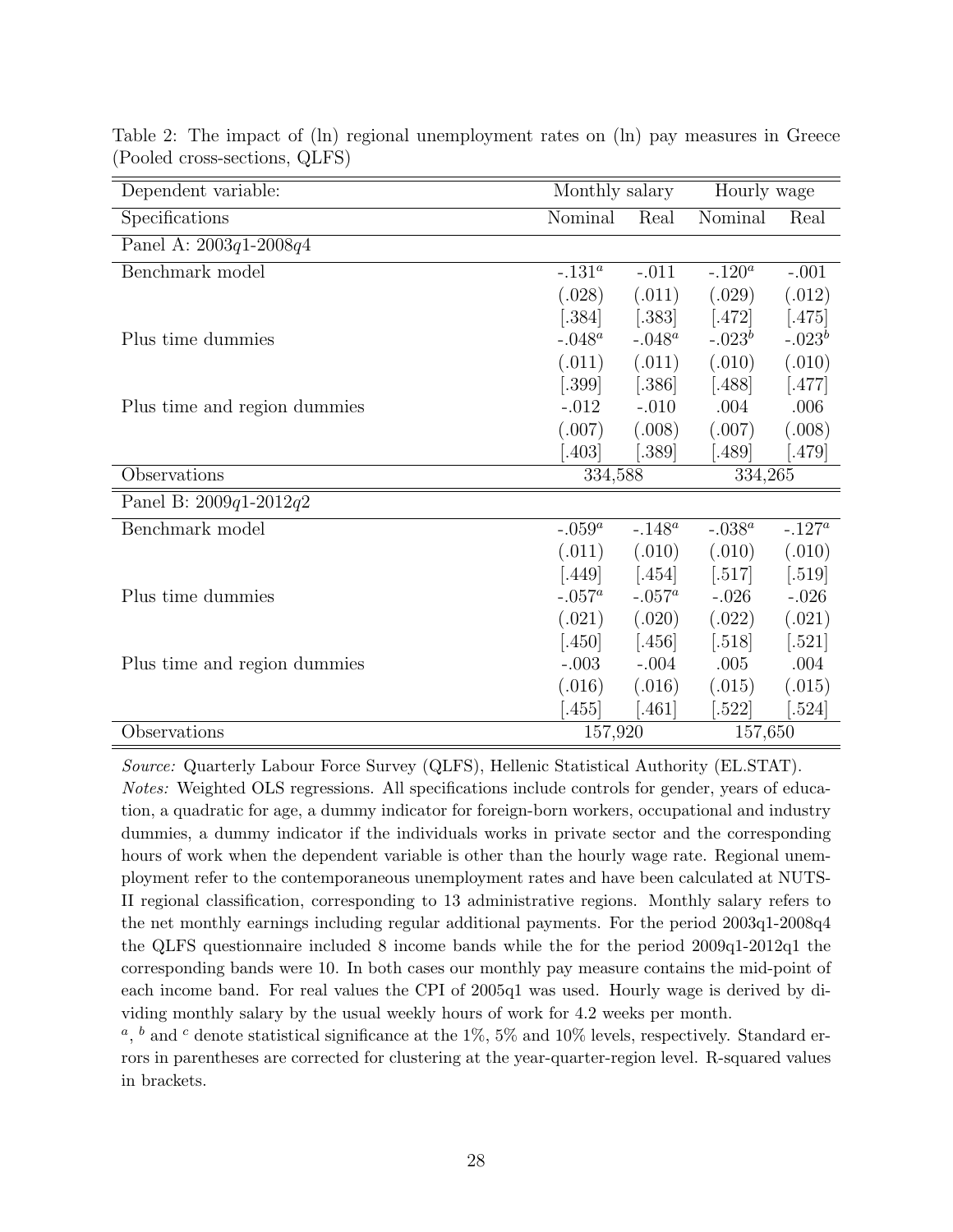| Dependent variable:           | Monthly salary (ln)  |                   | Hourly wage (ln) |          |
|-------------------------------|----------------------|-------------------|------------------|----------|
| Model specifications          | Nominal              | Real              | Nominal          | Real     |
| Static wage curve             |                      |                   |                  |          |
| Regional unemployment $(\ln)$ | $-.0006$<br>$-.0006$ |                   | .0006            | .0006    |
|                               | (.0007)              | (.0007)           | (.0015)          | (.0015)  |
| Dynamic wage curve            |                      |                   |                  |          |
| Regional unemployment $(\ln)$ | $-.0001$             | $-.0001$          | .0001            | .0001    |
|                               | (.0001)              | (.0001)           | (.0010)          | (.0010)  |
| Lagged dependent variable     | .370 <sup>a</sup>    | .370 <sup>a</sup> | $.287^a$         | $.287^a$ |
|                               | (.044)               | (.044)            | (.039)           | (.039)   |

Table 3: Static and dynamic wage curves in Greece (QLFS longitudinal sample, 2007q1- 2008q4, FE estimates)

*Source:* Quarterly Labour Force Survey (QLFS), Hellenic Statistical Authority (EL.STAT). *Notes:* All estimates are weighted using fixed weights at individual level computed by averaging quarter-specific individual weights. All specifications include controls for gender, years of education, a quadratic for age, a dummy indicator for foreign-born workers, occupational and industry dummies, a dummy indicator if the individuals works in private sector and the corresponding hours of work when the dependent variable is other than the hourly wage rate. Regional unemployment refer to the contemporaneous unemployment rates and have been calculated at NUTS-II regional classification, corresponding to 13 administrative regions. Monthly salary refers to the net monthly earnings including regular additional payments. For the period 2003q1-2008q4 the QLFS questionnaire included 8 income bands while the for the period 2009q1-2012q1 the corresponding bands were 10. In both cases our monthly pay measure contains the mid-point of each income band. For real values the CPI of 2005q1 was used. Hourly wage is derived by dividing monthly salary by the usual weekly hours of work for 4.2 weeks per month.

 $a, b$  and <sup>*c*</sup> denote statistical significance at the 1%, 5% and 10%, respectively. Standard errors in parentheses are corrected for clustering at year-quarter-region level.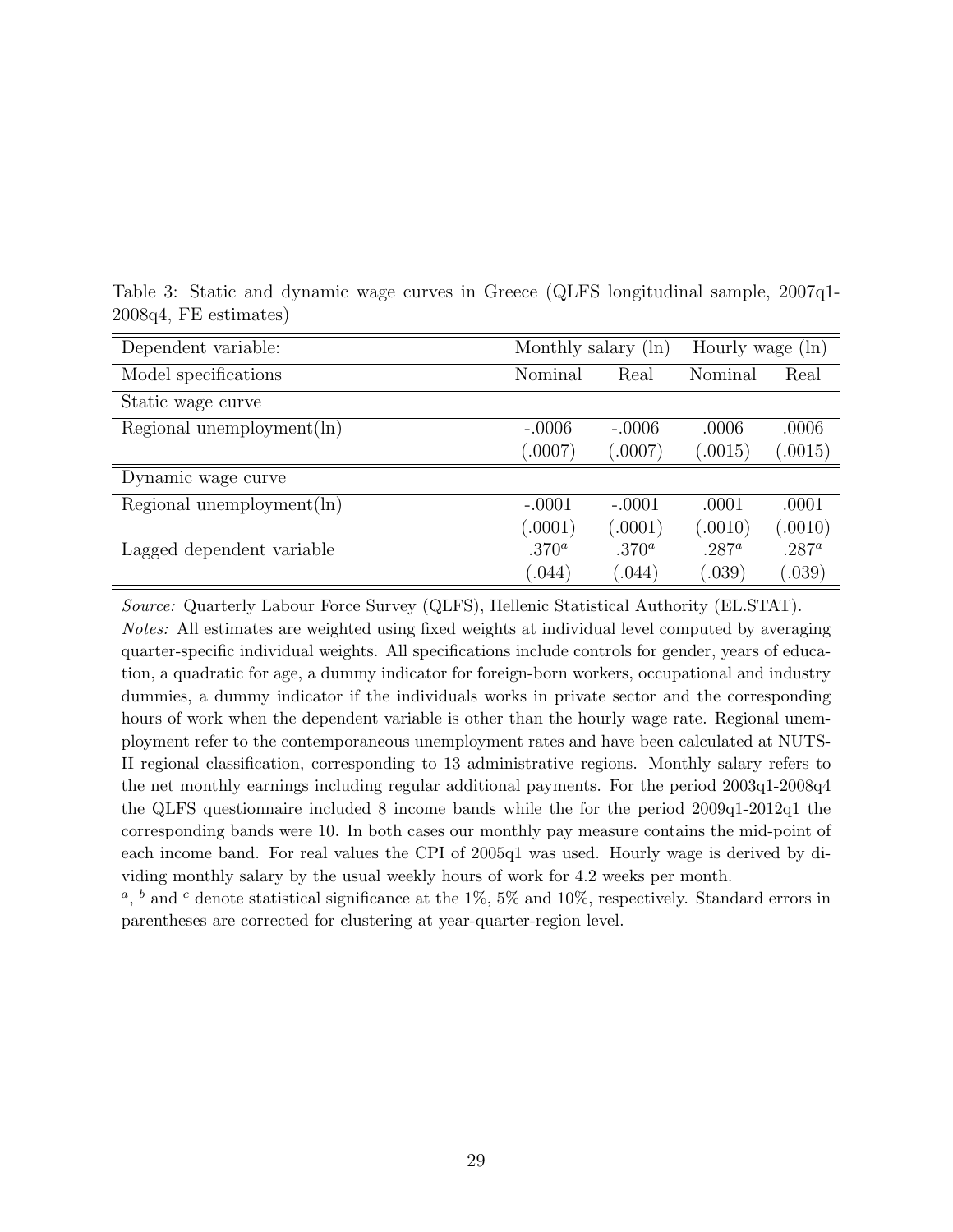| Dependent         |           | Annual pay   |                   |           | Monthly salary |              |                  | Hourly wage |                                                                                                                                                            |
|-------------------|-----------|--------------|-------------------|-----------|----------------|--------------|------------------|-------------|------------------------------------------------------------------------------------------------------------------------------------------------------------|
| variable:         |           |              |                   |           |                |              |                  |             |                                                                                                                                                            |
| Specifications    | $[1]$     | [2]          | $\left[ 3\right]$ |           | 2              | [3]          | $\left  \right $ | [2]         | $[3] % \includegraphics[width=0.9\columnwidth]{figures/fig_1a} \caption{Schematic diagram of the top of the top of the top of the right.} \label{fig:1} %$ |
| Benchmark         | $-.198^a$ | $-.191^a$    | .142              | $-.100^a$ | $-.097^a$      | .003         | $-.064^a$        | $-.062^a$   | .037                                                                                                                                                       |
| model             |           |              |                   |           |                |              |                  |             |                                                                                                                                                            |
|                   | (.051)    | (.048)       | (.100)            | (.023)    | (.023)         | (.041)       | (.023)           | (.023)      | (0.042)                                                                                                                                                    |
| Bargaining        |           | $\checkmark$ |                   |           | $\checkmark$   | $\checkmark$ |                  |             |                                                                                                                                                            |
| regime            |           |              |                   |           |                |              |                  |             |                                                                                                                                                            |
| Regional<br>fixed |           |              |                   |           |                | $\checkmark$ |                  |             |                                                                                                                                                            |
| effects           |           |              |                   |           |                |              |                  |             |                                                                                                                                                            |
| R-squared         | .573      | .574         | .576              | .632      | .634           | .638         | .593             | .594        | .598                                                                                                                                                       |
| Observations      |           | 96,387       |                   |           | 96,389         |              |                  | 96,389      |                                                                                                                                                            |

Table 4: The impact of (ln) regional unemployment rates on (ln) pay in Greece (SES pooled cross-sections, 2002 & 2006)

*Source:* Structure of Earnings Survey (SES) 2002 & 2006, Hellenic Statistical Authority (EL.STAT).

*Notes:* Weighted OLS regressions. All specifications include controls for gender, level of educational attainment, quadratic terms for age and tenure with the current employer, occupational and industry dummies, a dummy indicating whether the individual is a private sector worker as well as a time fixed effect. Contemporaneous regional unemployment rates and have been calculated at NUTS-II regional classification, corresponding to 13 administrative regions. The hourly wage rate has been constructed by dividing monthly salary with the usual weekly hours of work for 4.2 weeks per month.

 $a, b$  and  $c$  denote statistical significance at the 1, 5 and 10 percent, respectively. Standard errors corrected for clustering by firm in parentheses.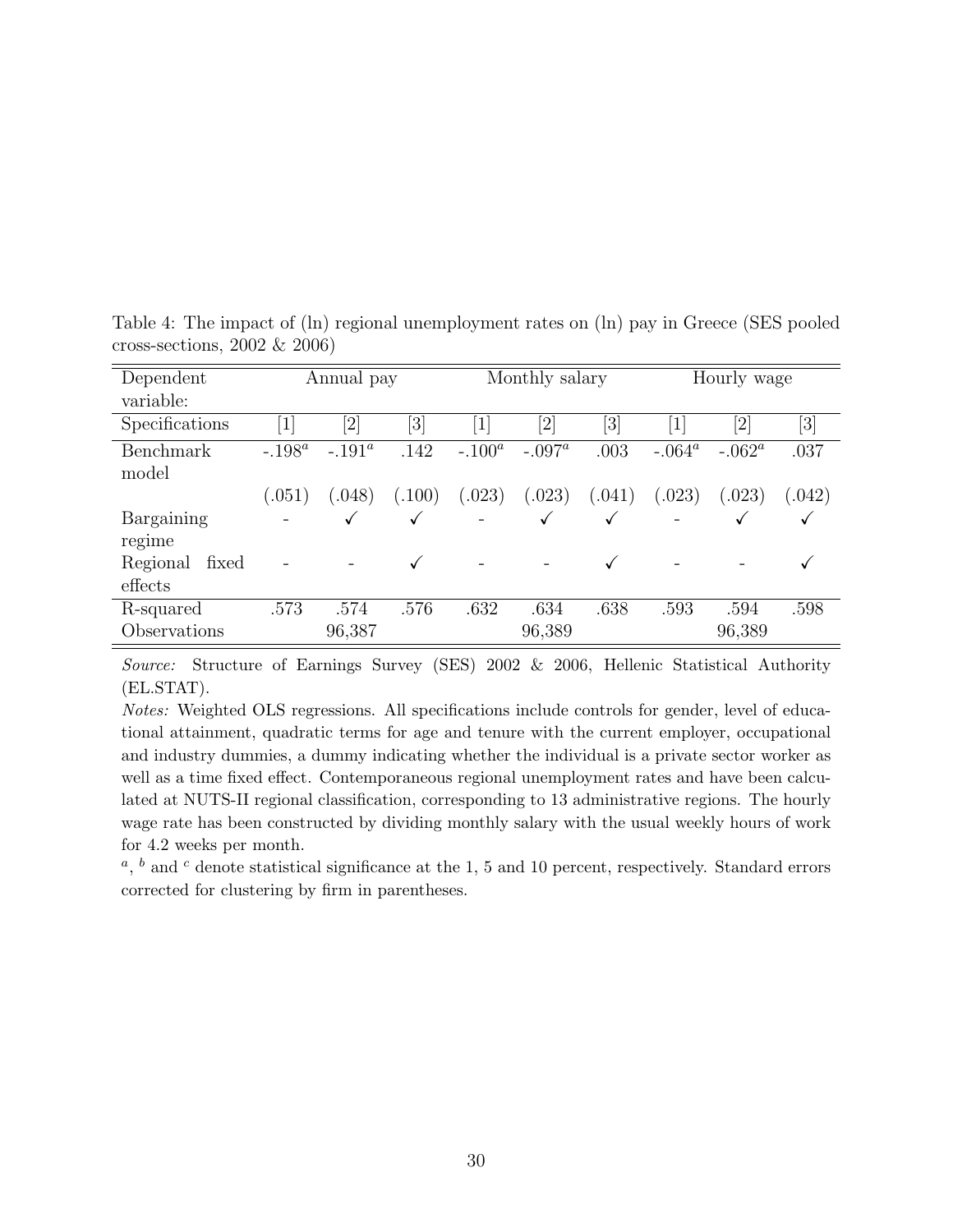| Dependent variable: |        | Annual pay                   | Monthly salary   | Hourly wage |
|---------------------|--------|------------------------------|------------------|-------------|
| Bargaining regime   | Obs.   | $\left\lceil 1 \right\rceil$ | $\left 2\right $ | [3]         |
| National level      | 32,921 | .049                         | $-.068$          | $-.025$     |
|                     |        | (.139)                       | (.073)           | (.068)      |
|                     |        | [.579]                       | .627             | [.619]      |
| Sectoral level      | 48,744 | .120                         | .084             | .124        |
|                     |        | (.148)                       | (.081)           | (.080)      |
|                     |        | [.568]                       | .622             | [.577]      |
| Firm level          | 9,722  | .210                         | .143             | .255        |
|                     |        | (246)                        | (.107)           | (.183)      |
|                     |        | .564]                        | .686             | [.613]      |

Table 5: The wage curve under different levels of collective bargaining in Greece (SES pooled cross-sections, 2002 & 2006)

*Source:* Structure of Earnings Survey (SES) 2002 & 2006, Hellenic Statistical Authority (EL.STAT).

*Notes:* Weighted OLS regressions. All specifications include controls for gender, level of educational attainment, quadratic terms for age and tenure with the current employer, occupational and industry dummies, a dummy indicating whether the individual is a private sector worker as well as a time fixed effect. Contemporaneous regional unemployment rates and have been calculated at NUTS-II regional classification, corresponding to 13 administrative regions. The hourly wage rate has been constructed by dividing monthly salary with the usual weekly hours of work for 4.2 weeks per month.

<sup>*a*</sup>, <sup>*b*</sup> and <sup>*c*</sup> denote statistical significance at the 1, 5 and 10 percent, respectively. Standard errors corrected for clustering by firm in parentheses.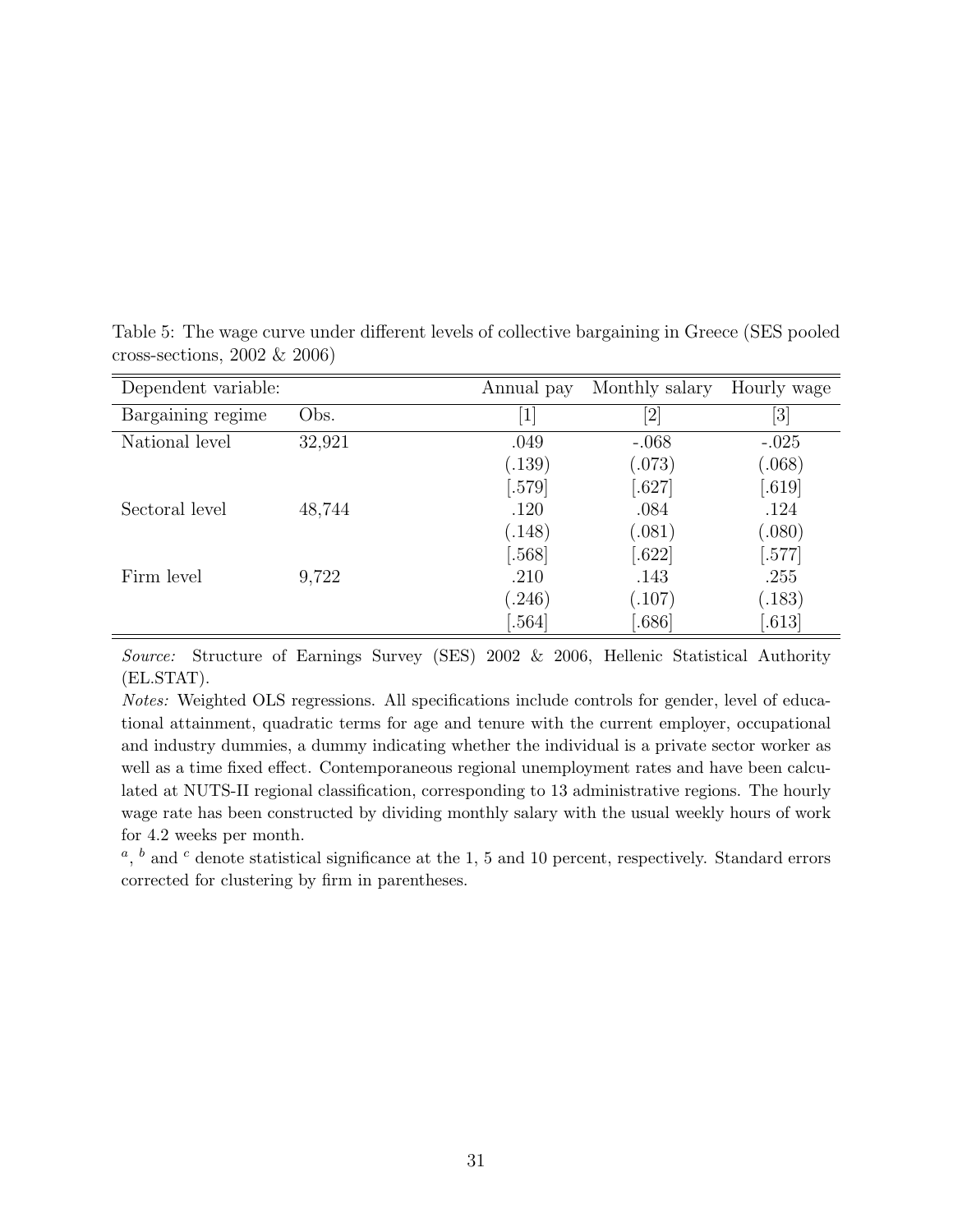| Dependent variable:           |            |                                                                                                                                                            | Hourly wage                                                                                                                                                |                                                                                                                                                                                  |         |                   | Monthly salary                                                                                                                                             |                                                                                                                                                                                       |
|-------------------------------|------------|------------------------------------------------------------------------------------------------------------------------------------------------------------|------------------------------------------------------------------------------------------------------------------------------------------------------------|----------------------------------------------------------------------------------------------------------------------------------------------------------------------------------|---------|-------------------|------------------------------------------------------------------------------------------------------------------------------------------------------------|---------------------------------------------------------------------------------------------------------------------------------------------------------------------------------------|
| Independent variables         | $[1]$      | $[2] % \includegraphics[width=0.9\columnwidth]{figures/fig_1a} \caption{Schematic diagram of the top of the top of the top of the right.} \label{fig:1} %$ | $[3] % \includegraphics[width=0.9\columnwidth]{figures/fig_1a} \caption{Schematic diagram of the top of the top of the top of the right.} \label{fig:1} %$ | $[4] % \includegraphics[width=0.9\columnwidth]{figures/fig_4} \caption{A graph shows a function of the parameter $\{1,2,3,\cdots,4\}$ for the $4$ and $3$-thick.} \label{fig:2}$ | $[1]$   | $[2]$             | $[3] % \includegraphics[width=0.9\columnwidth]{figures/fig_1a} \caption{Schematic diagram of the top of the top of the top of the right.} \label{fig:1} %$ | $[4] % \includegraphics[width=1\textwidth]{images/TrDiM-Architecture.png} \caption{The figure shows the results of the estimators in the left hand side.} \label{TrDiM-Architecture}$ |
| Panel A: $2003q1 - 2008q4$    |            |                                                                                                                                                            |                                                                                                                                                            |                                                                                                                                                                                  |         |                   |                                                                                                                                                            |                                                                                                                                                                                       |
| Regional unemployment $(\ln)$ | $-.051$    | $-.023$                                                                                                                                                    | $-.008$                                                                                                                                                    | $-.001$                                                                                                                                                                          | $-.069$ | $-.024$           | $-.012$                                                                                                                                                    | $-.003$                                                                                                                                                                               |
|                               | (.056)     | (.014)                                                                                                                                                     | (.006)                                                                                                                                                     | (.012)                                                                                                                                                                           | (.057)  | (.017)            | (.007)                                                                                                                                                     | (.011)                                                                                                                                                                                |
| Lagged dependent variable     |            |                                                                                                                                                            | $.875^a$                                                                                                                                                   | .581 <sup>a</sup>                                                                                                                                                                |         |                   | $.856^a$                                                                                                                                                   | $.549^a$                                                                                                                                                                              |
|                               |            |                                                                                                                                                            | (.054)                                                                                                                                                     | (.045)                                                                                                                                                                           |         |                   | (.042)                                                                                                                                                     | (.037)                                                                                                                                                                                |
| Regional fixed effects        |            | ✓                                                                                                                                                          |                                                                                                                                                            | $\checkmark$                                                                                                                                                                     |         | $\checkmark$      |                                                                                                                                                            | $\checkmark$                                                                                                                                                                          |
| R-squared                     | .162       | .760                                                                                                                                                       | .843                                                                                                                                                       | .880                                                                                                                                                                             | .220    | .787              | .850                                                                                                                                                       | .884                                                                                                                                                                                  |
| Observations                  | 234<br>312 |                                                                                                                                                            |                                                                                                                                                            |                                                                                                                                                                                  | 312     | 234               |                                                                                                                                                            |                                                                                                                                                                                       |
| Panel B: $2009q1 - 2012q1$    |            |                                                                                                                                                            |                                                                                                                                                            |                                                                                                                                                                                  |         |                   |                                                                                                                                                            |                                                                                                                                                                                       |
| Regional unemployment $(\ln)$ | $-.010$    | .017                                                                                                                                                       | $-.026$                                                                                                                                                    | $-.047^b$                                                                                                                                                                        | .012    | .045              | $-.002$                                                                                                                                                    | .001                                                                                                                                                                                  |
|                               | (.028)     | (.013)                                                                                                                                                     | (.017)                                                                                                                                                     | (.021)                                                                                                                                                                           | (.039)  | (.023)            | (.030)                                                                                                                                                     | (.049)                                                                                                                                                                                |
| Lagged dependent variable     |            |                                                                                                                                                            | $.075^a$                                                                                                                                                   | $-.569^a$                                                                                                                                                                        |         | $\qquad \qquad -$ | $.796^a$                                                                                                                                                   | $.418^a$                                                                                                                                                                              |
|                               |            |                                                                                                                                                            | (.045)                                                                                                                                                     | (.092)                                                                                                                                                                           |         |                   | (.084)                                                                                                                                                     | (.153)                                                                                                                                                                                |
| Regional dummies              |            | $\checkmark$                                                                                                                                               | -                                                                                                                                                          | $\checkmark$                                                                                                                                                                     |         | $\checkmark$      |                                                                                                                                                            | $\checkmark$                                                                                                                                                                          |
| R-squared                     | .114       | .499                                                                                                                                                       | .630                                                                                                                                                       | .718                                                                                                                                                                             | .075    | .596              | .552                                                                                                                                                       | .668                                                                                                                                                                                  |
| Observations                  |            | 169                                                                                                                                                        |                                                                                                                                                            | 117                                                                                                                                                                              |         | 169               |                                                                                                                                                            | 117                                                                                                                                                                                   |

Table 6: The effect of (ln) regional unemployment rates on mean (ln) pay rates, region-yearquarter averages, FE estimates

*Source:* Quarterly Labour Force Survey (QLFS), Hellenic Statistical Authority (EL.STAT). *Notes:* The dependent variable is the logarithm of the mean residuals from the region-yearquarter specific OLS wage equation regressions. White heteroskedasticity corrected standard errors in parentheses. All specifications include controls for gender, years of education, a quadratic for age, a dummy indicator for foreign-born workers, occupational and industry dummies and a dummy indicator if the individuals works in private sector. Regional unemployment rates have been calculated for NUTS-II regions. Monthly salary refers to Net Income from work (including regular additional payments). Real values have been calculated using the quartely CPI (2005q1=100). The hourly wage rate has been constructed by dividing monthly salary with the usual weekly hours of work for 4.2 weeks per month.

 $a, b$  and  $c$  denote statistical significance at the 1%, 5% and 10% levels respectively.